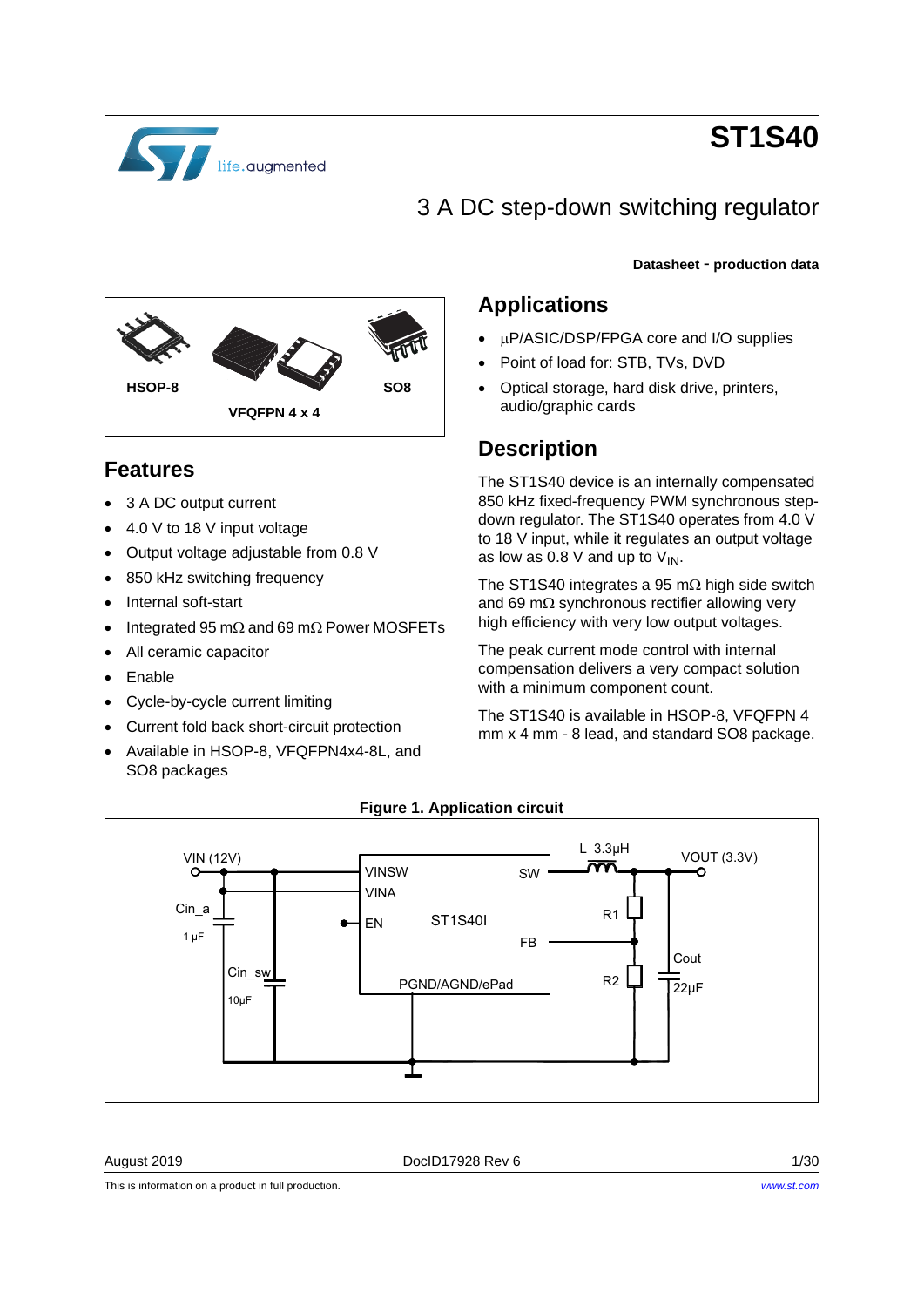# **Contents**

| 1           |     |                                                                                                           |  |  |  |  |  |
|-------------|-----|-----------------------------------------------------------------------------------------------------------|--|--|--|--|--|
|             | 1.1 |                                                                                                           |  |  |  |  |  |
|             | 1.2 |                                                                                                           |  |  |  |  |  |
| $\mathbf 2$ |     |                                                                                                           |  |  |  |  |  |
| 3           |     | Thermal data $\ldots \ldots \ldots \ldots \ldots \ldots \ldots \ldots \ldots \ldots \ldots \ldots \ldots$ |  |  |  |  |  |
| 4           |     |                                                                                                           |  |  |  |  |  |
| 5           |     |                                                                                                           |  |  |  |  |  |
|             | 5.1 |                                                                                                           |  |  |  |  |  |
|             | 5.2 | Error amplifier and control loop stability  8                                                             |  |  |  |  |  |
|             | 5.3 |                                                                                                           |  |  |  |  |  |
|             | 5.4 |                                                                                                           |  |  |  |  |  |
|             | 5.5 |                                                                                                           |  |  |  |  |  |
| 6           |     |                                                                                                           |  |  |  |  |  |
|             | 6.1 |                                                                                                           |  |  |  |  |  |
|             | 6.2 |                                                                                                           |  |  |  |  |  |
|             | 6.3 |                                                                                                           |  |  |  |  |  |
|             | 6.4 |                                                                                                           |  |  |  |  |  |
|             | 6.5 |                                                                                                           |  |  |  |  |  |
| 7           |     |                                                                                                           |  |  |  |  |  |
| 8           |     |                                                                                                           |  |  |  |  |  |
| 9           |     |                                                                                                           |  |  |  |  |  |
| 10          |     |                                                                                                           |  |  |  |  |  |
| 11          |     |                                                                                                           |  |  |  |  |  |

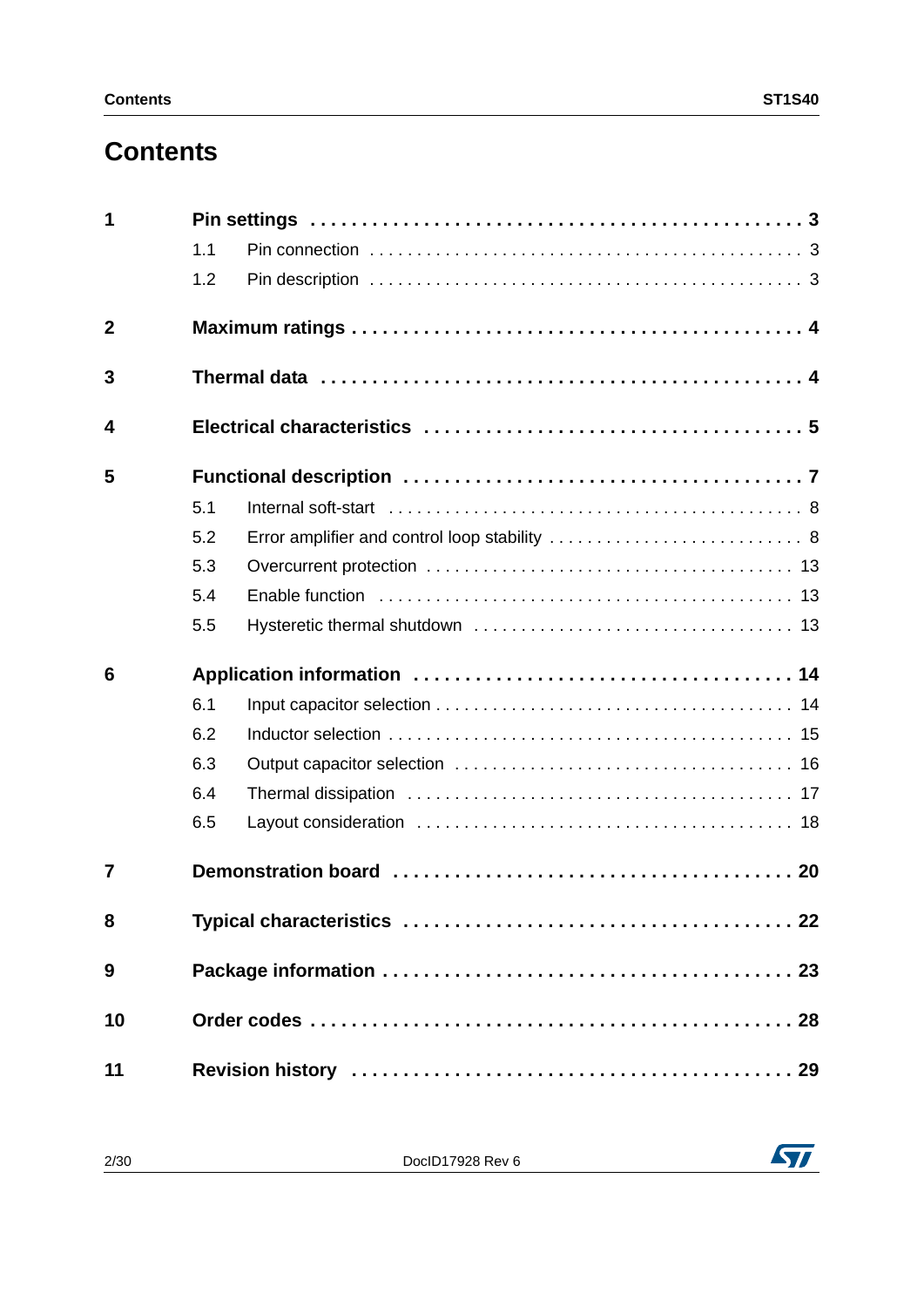# <span id="page-2-0"></span>**1 Pin settings**

### <span id="page-2-1"></span>**1.1 Pin connection**



### <span id="page-2-2"></span>**1.2 Pin description**

### **Table 1. Pin description**

| $N^{\circ}$                 |                |                  |                                                                                                                                                                                                                        |  |  |  |
|-----------------------------|----------------|------------------|------------------------------------------------------------------------------------------------------------------------------------------------------------------------------------------------------------------------|--|--|--|
| <b>VFQFPN</b><br>and HSOP-8 | <b>S08-BW</b>  | Type             | <b>Description</b>                                                                                                                                                                                                     |  |  |  |
| 1                           | 3              | V <sub>INA</sub> | Unregulated DC input voltage                                                                                                                                                                                           |  |  |  |
| 2                           | 4              | EN               | Enable input. With EN higher than 1.2 V the device in ON and with EN lower<br>than 0.4 V the device is OFF (ST1S40lxx).                                                                                                |  |  |  |
| 3                           | 5              | FB.              | Feedback input. Connecting the output voltage directly to this pin the output<br>voltage is regulated at 0.8 V. To have higher regulated voltages an external<br>resistor divider is required from Vout to the FB pin. |  |  |  |
| 4                           | 6              | <b>AGND</b>      | Ground                                                                                                                                                                                                                 |  |  |  |
| 5                           |                | NC.              | It can be connected to ground                                                                                                                                                                                          |  |  |  |
| 6                           | 8              |                  | VINSW   Power input voltage                                                                                                                                                                                            |  |  |  |
| 7                           | 1              | <b>SW</b>        | Regulator output switching pin                                                                                                                                                                                         |  |  |  |
| 8                           | $\mathcal{P}$  | <b>PGND</b>      | Power ground                                                                                                                                                                                                           |  |  |  |
|                             | $\overline{7}$ |                  | Ground                                                                                                                                                                                                                 |  |  |  |
| 9                           |                | ePad             | Exposed pad mandatory connected to ground                                                                                                                                                                              |  |  |  |

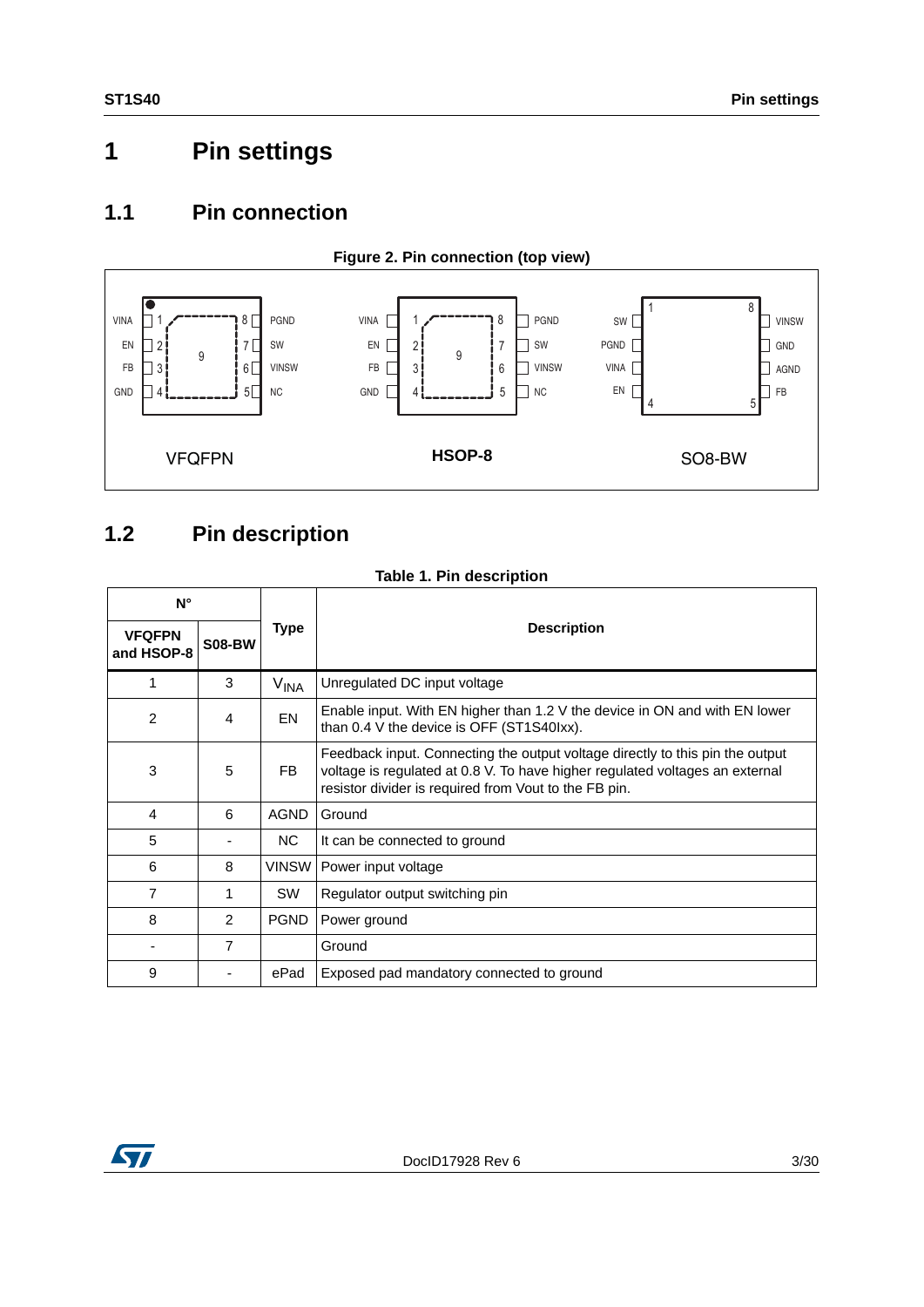# <span id="page-3-0"></span>**2 Maximum ratings**

| Symbol            | <b>Parameter</b>                     | Value                               | Unit   |
|-------------------|--------------------------------------|-------------------------------------|--------|
| V <sub>INSW</sub> | Power input voltage                  | $-0.3$ to 20                        |        |
| V <sub>INA</sub>  | Input voltage                        | $-0.3$ to 20                        |        |
| $V_{EN}$          | Enable voltage                       | -0.3 to $V_{\text{INA}}$            | $\vee$ |
| V <sub>SW</sub>   | Output switching voltage             | -1 to $V_{IN}$                      |        |
|                   |                                      | $-2$ V to $-1$ V for 50 nsec        |        |
| $V_{FB}$          | Feedback voltage                     | $-0.3$ to 2.5                       |        |
| $I_{FB}$          | FB current                           | $-1$ to $+1$                        | mA     |
| $P_{TOT}$         | Power dissipation at $T_A < 60 °C$   | 2.25 (HSOP-8/DFN4x4);<br>1.6 SO8-BW | W      |
| $T_{OP}$          | Operating junction temperature range | $-40$ to 150                        | °C     |
| $T_{\text{stg}}$  | Storage temperature range            | $-55$ to 150                        | °C     |

### **Table 2. Absolute maximum ratings**

# <span id="page-3-1"></span>**3 Thermal data**

### **Table 3. Thermal data**

| ושוט שווויטוווויט וואס |                                                            |               |       |      |  |  |  |
|------------------------|------------------------------------------------------------|---------------|-------|------|--|--|--|
| Symbol                 | <b>Parameter</b>                                           |               | Value | Unit |  |  |  |
|                        |                                                            | <b>VFQFPN</b> | 40    |      |  |  |  |
| $R_{thJA}$             | Maximum thermal resistance junction-ambient <sup>(1)</sup> | HSOP-8        | 40    | °C/W |  |  |  |
|                        |                                                            | SO8-BW        | 55    |      |  |  |  |

1. Package mounted on the demonstration board.

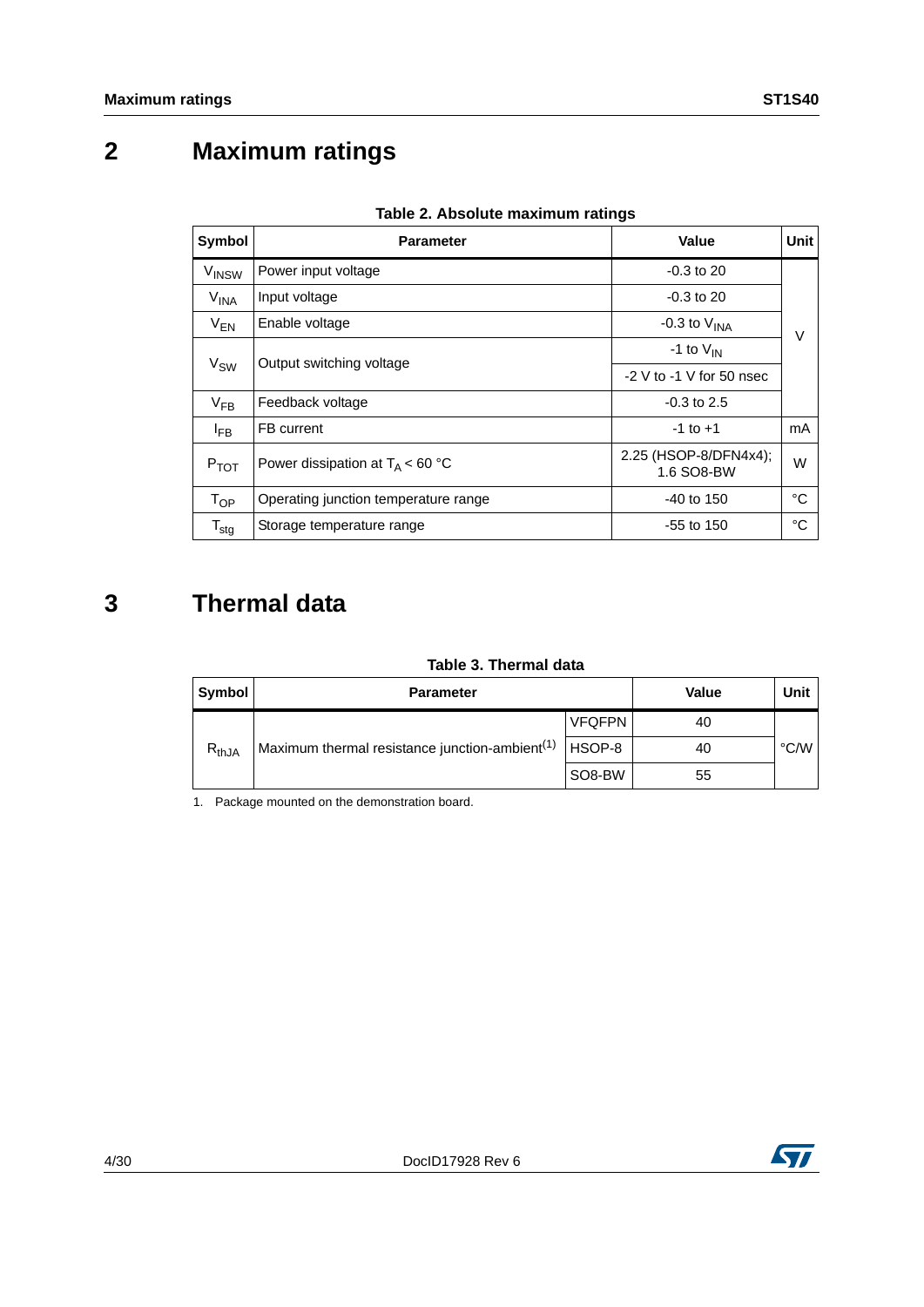# <span id="page-4-0"></span>**4 Electrical characteristics**

 $T_J = 25 °C$ ,  $V_{CC} = 12 V$ , unless otherwise specified.

<span id="page-4-1"></span>

|                                         |                                    |                                                |       | <b>Unit</b>    |                |            |
|-----------------------------------------|------------------------------------|------------------------------------------------|-------|----------------|----------------|------------|
| Symbol                                  | Parameter                          | <b>Test condition</b>                          | Min.  | Typ.           | Max.           |            |
| $V_{IN}$                                | Operating input voltage<br>range   | (1)                                            | 4     |                | 18             |            |
| <b>V<sub>INON</sub></b>                 | Turn-on V <sub>CC</sub> threshold  | (1)                                            |       | 2.9            |                | V          |
| <b>VINHYS</b>                           | Threshold hysteresis               | (1)                                            |       | 0.250          |                |            |
| R <sub>DSON</sub> -P                    | High side switch ON<br>resistance  | $ISW = 750 mA$                                 |       | 95             |                | $m\Omega$  |
| R <sub>DSON</sub> -N                    | Low side switch ON<br>resistance   | $ISW = 750 mA$                                 |       | 69             |                | $m\Omega$  |
| $I_{LIM}$                               | Maximum limiting current           | (2)                                            | 4.0   |                | 6.0            | Α          |
|                                         | <b>Oscillator</b>                  |                                                |       |                |                |            |
| $F_{SW}$                                | Switching frequency                |                                                | 0.7   | 0.85           | $\overline{1}$ | <b>MHz</b> |
| $D_{MAX}$                               | Maximum duty cycle                 | (2)                                            | 100   |                |                | %          |
|                                         | <b>Dynamic characteristics</b>     |                                                |       |                |                |            |
|                                         |                                    |                                                | 0.784 | 0.8            | 0.816          | V          |
| $V_{FB}$                                | Feedback voltage                   | (1)                                            | 0.776 | 0.8            | 0.824          |            |
| $\%V_{\text{OUT}}/$<br>$\Delta I_{OUT}$ | Reference load<br>regulation       | $Isw = 10$ mA to $I_{LIM}^{(2)}$               |       | 0.5            |                | $\%$       |
| %V <sub>OUT</sub> /<br>$\Delta V_{IN}$  | Reference line regulation          | $V_{IN}$ = 4.0 V to 18 V <sup>(2)</sup>        |       | 0.4            |                | %          |
|                                         | <b>DC</b> characteristics          |                                                |       |                |                |            |
| $I_{\mathsf{Q}}$                        | Quiescent current                  | Duty cycle = $0$ , no load<br>$V_{FB} = 1.2 V$ |       | 1.5            | 2.5            | mA         |
| l <sub>QST-BY</sub>                     | Total standby quiescent<br>current | <b>OFF</b>                                     |       | 2              | 15             | μA         |
| <b>IFB</b>                              | FB bias current                    |                                                |       | 50             |                |            |
|                                         | <b>Enable</b>                      |                                                |       |                |                |            |
|                                         |                                    | Device ON level                                | 1.2   |                |                | V          |
| $V_{EN}$                                | EN threshold voltage               | Device OFF level                               |       |                | 0.4            |            |
| $I_{EN}$                                | <b>EN</b> current                  |                                                |       | $\overline{c}$ |                | μA         |

| Table 4. Electrical characteristics |  |
|-------------------------------------|--|
|-------------------------------------|--|

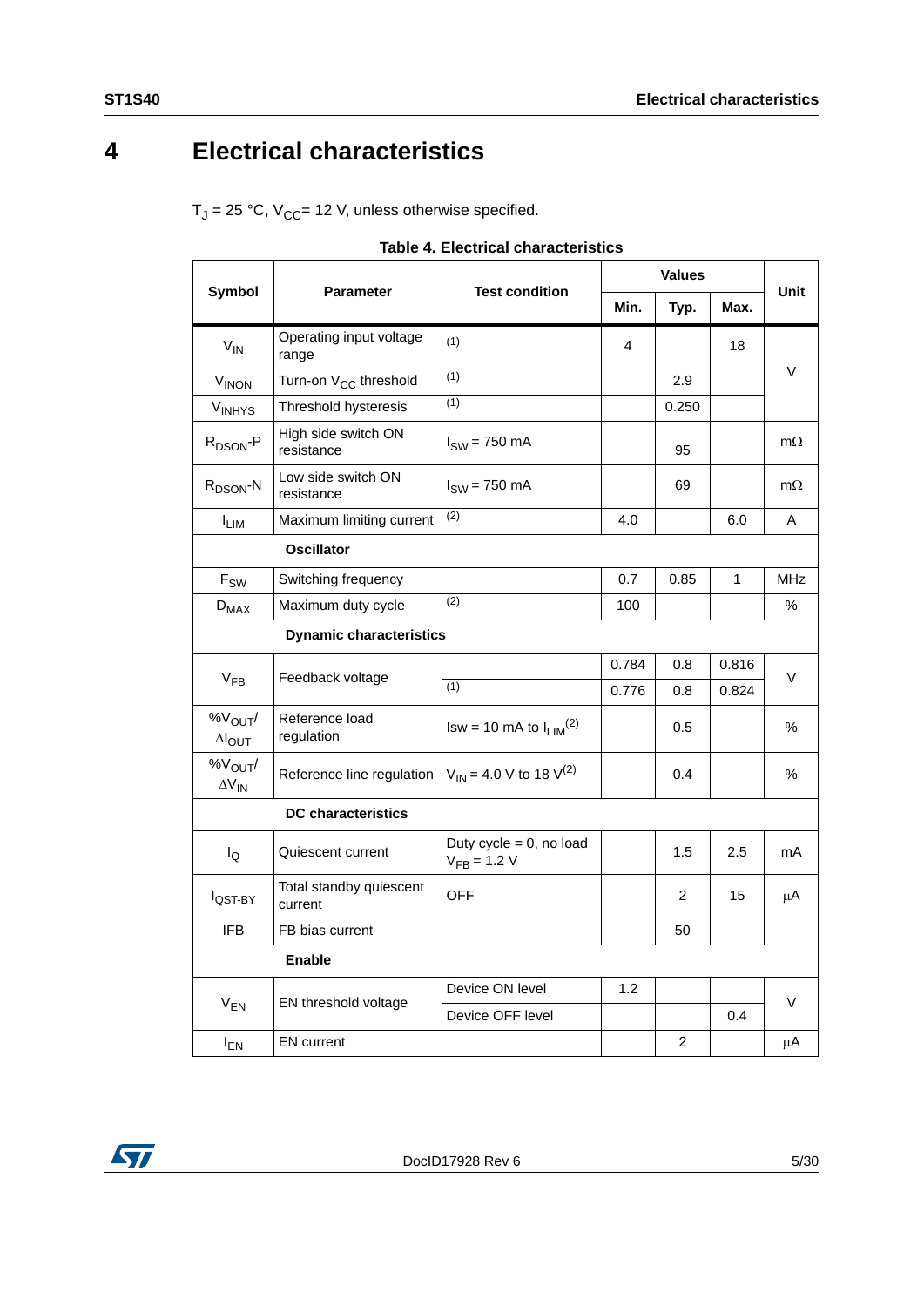|                            |                     | <b>Test condition</b> | <b>Values</b> |      |      | <b>Unit</b> |
|----------------------------|---------------------|-----------------------|---------------|------|------|-------------|
| Symbol                     | <b>Parameter</b>    |                       | Min.          | Typ. | Max. |             |
|                            | Soft start          |                       |               |      |      |             |
| $\mathsf{T}_{\mathsf{SS}}$ | Soft-start duration |                       |               |      |      | ms          |
| <b>Protection</b>          |                     |                       |               |      |      |             |
| <b>T</b> <sub>SHDN</sub>   | Thermal shutdown    |                       |               | 150  |      | °C          |
|                            | <b>Hysteresis</b>   |                       |               | 15   |      |             |

### **Table 4. Electrical characteristics (continued)**

1. Specification referred to T<sub>J</sub> from -40 to +125 °C. Specifications in the -40 to +125 °C temperature range are assured by design, characterization and statistical correlation.

2. Guaranteed by design.

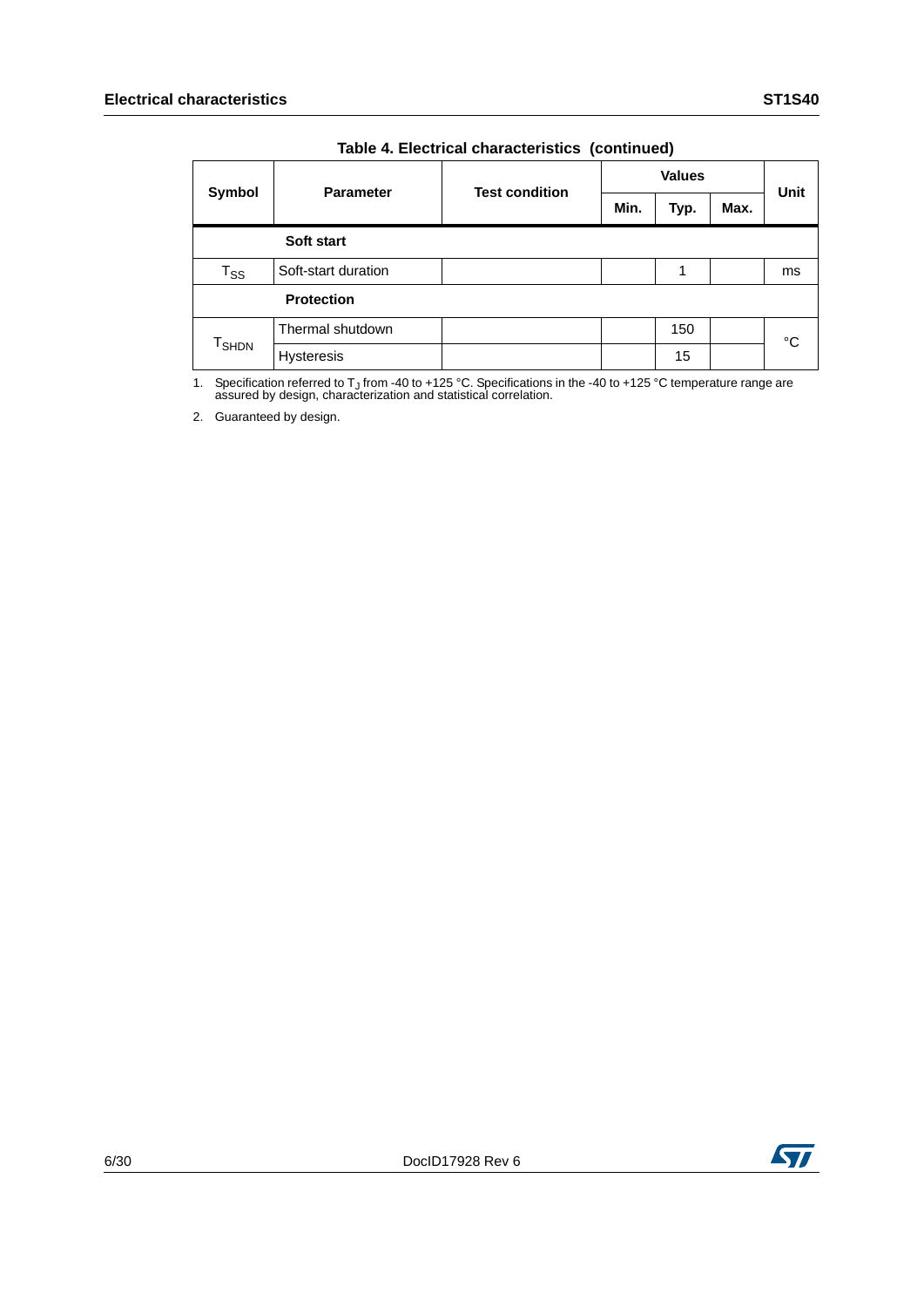### <span id="page-6-0"></span>**5 Functional description**

The ST1S40 device is based on a "peak current mode", constant frequency control. The output voltage  $V_{\text{OUT}}$  is sensed by the feedback pin (FB) compared to an internal reference (0.8 V) providing an error signal that, compared to the output of the current sense amplifier, controls the ON and OFF time of the power switch.

The main internal blocks are shown in the block diagram in *[Figure 3](#page-6-1)*. They are:

- A fully integrated oscillator that provides the internal clock and the ramp for the slope compensation avoiding sub-harmonic instability
- The soft-start circuitry to limit inrush current during the startup phase
- The transconductance error amplifier with integrated compensation network
- The pulse width modulator and the relative logic circuitry necessary to drive the internal power switches
- The drivers for embedded P-channel and N-channel Power MOSFET switches
- The high side current sensing block
- The low side current sense to implement diode emulation
- A voltage monitor circuitry (UVLO) that checks the input and internal voltages
- A thermal shutdown block, to prevent thermal run-away.

<span id="page-6-1"></span>

### **Figure 3. Block diagram**

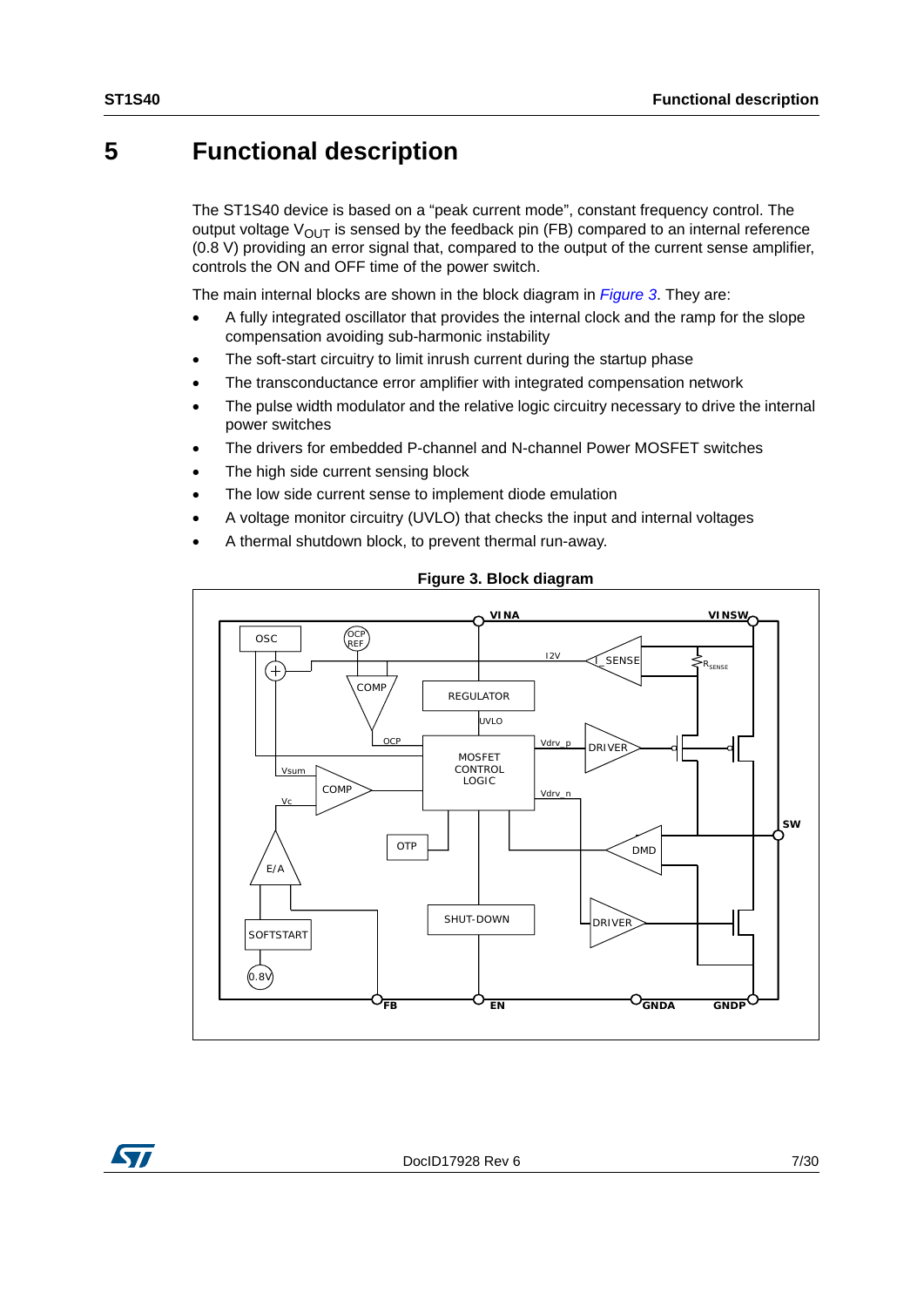### <span id="page-7-0"></span>**5.1 Internal soft-start**

The soft-start is essential to assure correct and safe startup of the step-down converter. It avoids inrush current surge and causes the output voltage to increase monothonically.

The soft-start is performed by ramping the non-inverting input  $(V_{REF})$  of the error amplifier from 0 V to 0.8 V in around 1 ms.

### <span id="page-7-1"></span>**5.2 Error amplifier and control loop stability**

The error amplifier compares the FB pin voltage with the internal 0.8 V reference and it provides the error signal to be compared with the output of the current sense circuitry, that is the high side Power MOSFET current. Comparing the output of the error amplifier and the peak inductor current implements the peak current mode control loop.

The error amplifier is a transconductance amplifier (OTA). The uncompensated characteristics are listed in*[Table 5.](#page-7-2)*

<span id="page-7-2"></span>

| <b>Parameter</b> | <b>Value</b>   |
|------------------|----------------|
| DC Gain          | 95 dB          |
| Gm               | 251 µA/V       |
| Ro               | 240 M $\Omega$ |

### **Table 5. Error amplifier characteristics**

The ST1S40 device embeds the compensation network that assures the stability of the loop in the whole operating range. All the tools needed to check the loop stability are shown below.

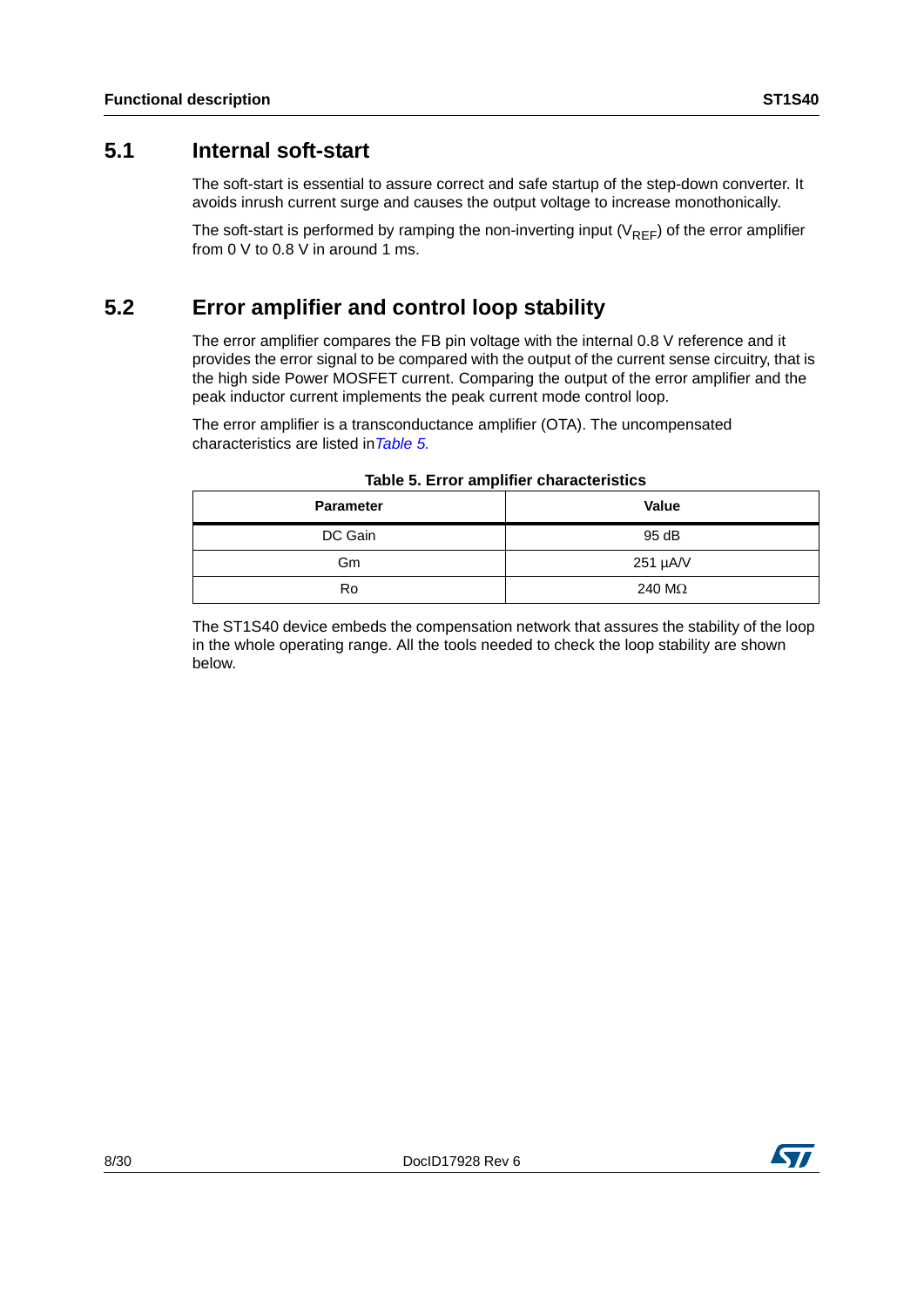

<span id="page-8-0"></span>VIN  $\overline{G_{CO}(s)}$ **Slope Compensation** Γ  $\blacksquare$  High side G Switch  $\mathbf{I}$ ı <u>G<sub>DIV</sub>(s)</u> L Vout Current sense Logic Cout r And Low side Driver Switch PWM comparator  $0.8V$  $\lesssim$  R1 V  $V_{FB}$  $RC$  Error Amp ξ ≤ R2 Cc  $G_{EA}(s)$ 

*[Figure 4](#page-8-0)* shows the simple small signal model for the peak current mode control loop.



**Figure 4. Block diagram of the loop for the small signal analysis**

Three main terms can be identified to obtain the loop transfer function:

- 1. from control (output of  $E/A$ ) to output,  $G_{CO}(s)$
- 2. from output (Vout) to the FB pin,  $G_{\text{DIV}}(s)$
- 3. from the FB pin to control (output of  $E/A$ ),  $G_{EA}(s)$ .

The transfer function from control to output  $G<sub>CO</sub>(s)$  results:

### **Equation 1**

$$
G_{CO}(s)=\frac{R_{LOAD}}{R_i}\cdot\frac{1}{1+\displaystyle\frac{R_{out}\cdot T_{SW}}{L}\cdot[m_C\cdot(1-D)-0.5]}\cdot\frac{\left(1+\displaystyle\frac{s}{\omega_2}\right)}{\left(1+\displaystyle\frac{s}{\omega_p}\right)}\cdot F_H(s)
$$

where R<sub>LOAD</sub> represents the load resistance, R<sub>i</sub> (0.3  $\Omega$ ) the equivalent sensing resistor of the current sense circuitry,  $\omega_p$  the single pole introduced by the LC filter and  $\omega_z$  the zero given by the ESR of the output capacitor.

 $F<sub>H</sub>(s)$  accounts for the sampling effect performed by the PWM comparator on the output of the error amplifier that introduces a double pole at one half of the switching frequency.

### **Equation 2**

$$
\omega_{Z} = \frac{1}{ESR \cdot C_{OUT}}
$$



DocID17928 Rev 6 9/30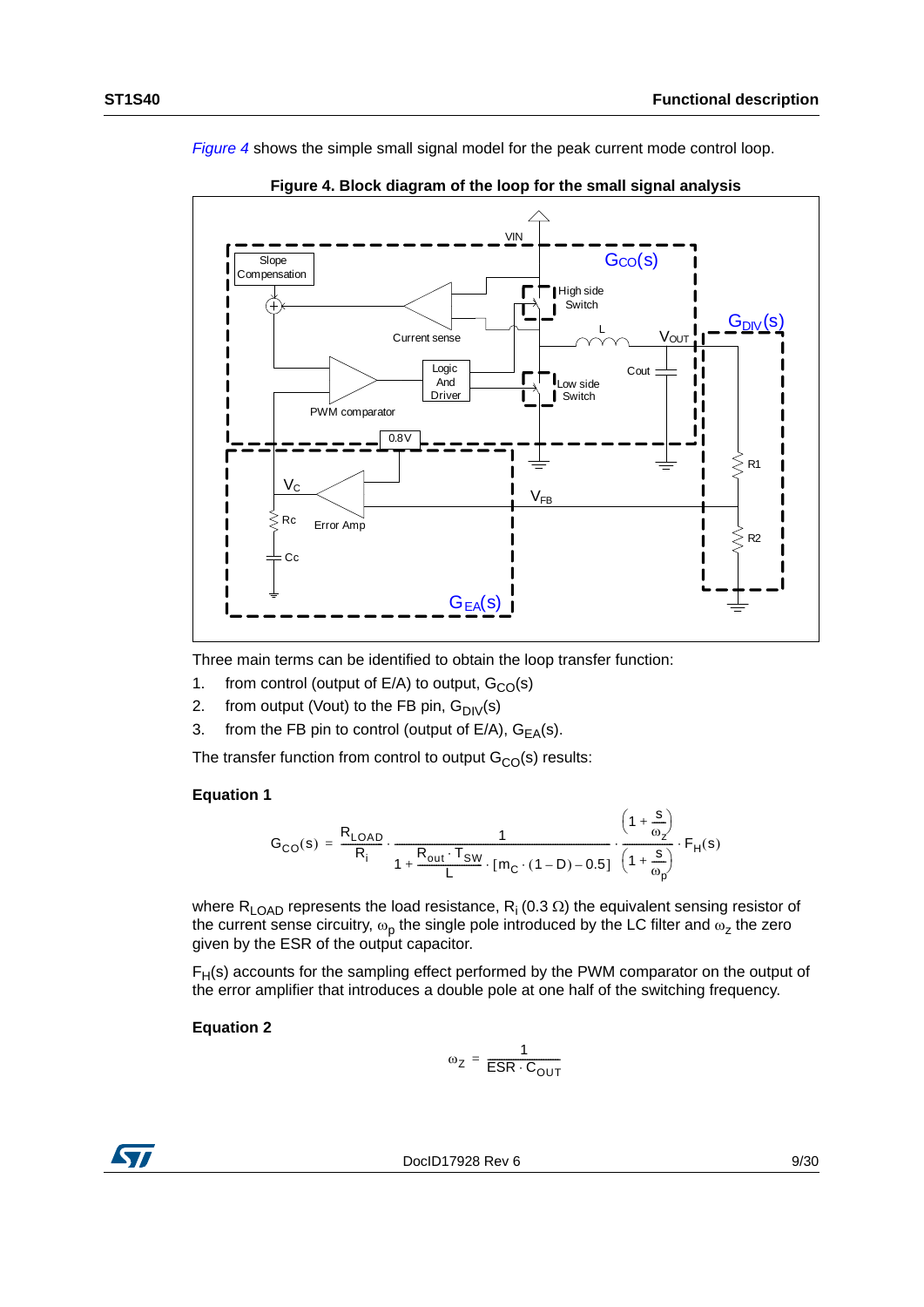$$
\omega_{p} = \frac{1}{R_{\text{LOAD}} \cdot C_{\text{OUT}}} + \frac{m_{C} \cdot (1 - D) - 0.5}{L \cdot C_{\text{OUT}} \cdot f_{SW}}
$$

where:

#### **Equation 4**

$$
\begin{cases}\nm_C = 1 + \frac{S_e}{S_n} \\
S_e = V_{pp} \cdot f_{SW} \\
S_n = \frac{V_{IN} - V_{OUT}}{L} \cdot R_i\n\end{cases}
$$

 $S_n$  represents the ON time slope of the sensed inductor current,  $S_e$  the slope of the external ramp ( $V_{PP}$  peak-to-peak amplitude 1.25 V) that implements the slope compensation to avoid sub-harmonic oscillations at duty cycle over 50%.

The sampling effect contribution  $F_H(s)$  is:

#### **Equation 5**

$$
F_H(s) = \frac{1}{1 + \frac{s}{\omega_n \cdot Q_P} + \frac{s^2}{\omega_n^2}}
$$

where:

**Equation 6**

$$
Q_p\,=\,\frac{1}{\pi\cdot [m_C\cdot (1-D)-0.5]}
$$

and

#### **Equation 7**

 $\omega_n = \pi \cdot f_{SW}$ 

The resistor to adjust the output voltage gives the term from output voltage to the FB pin.  $G_{\text{DIV}}(s)$  is:

$$
G_{\text{DIV}}(s) = \frac{R_2}{R_1 + R_2}
$$

The transfer function from FB to Vcc (output of E/A) introduces the singularities (poles and zeros) to stabilize the loop. *[Figure 5](#page-10-0)* shows the small signal model of the error amplifier with the internal compensation network.

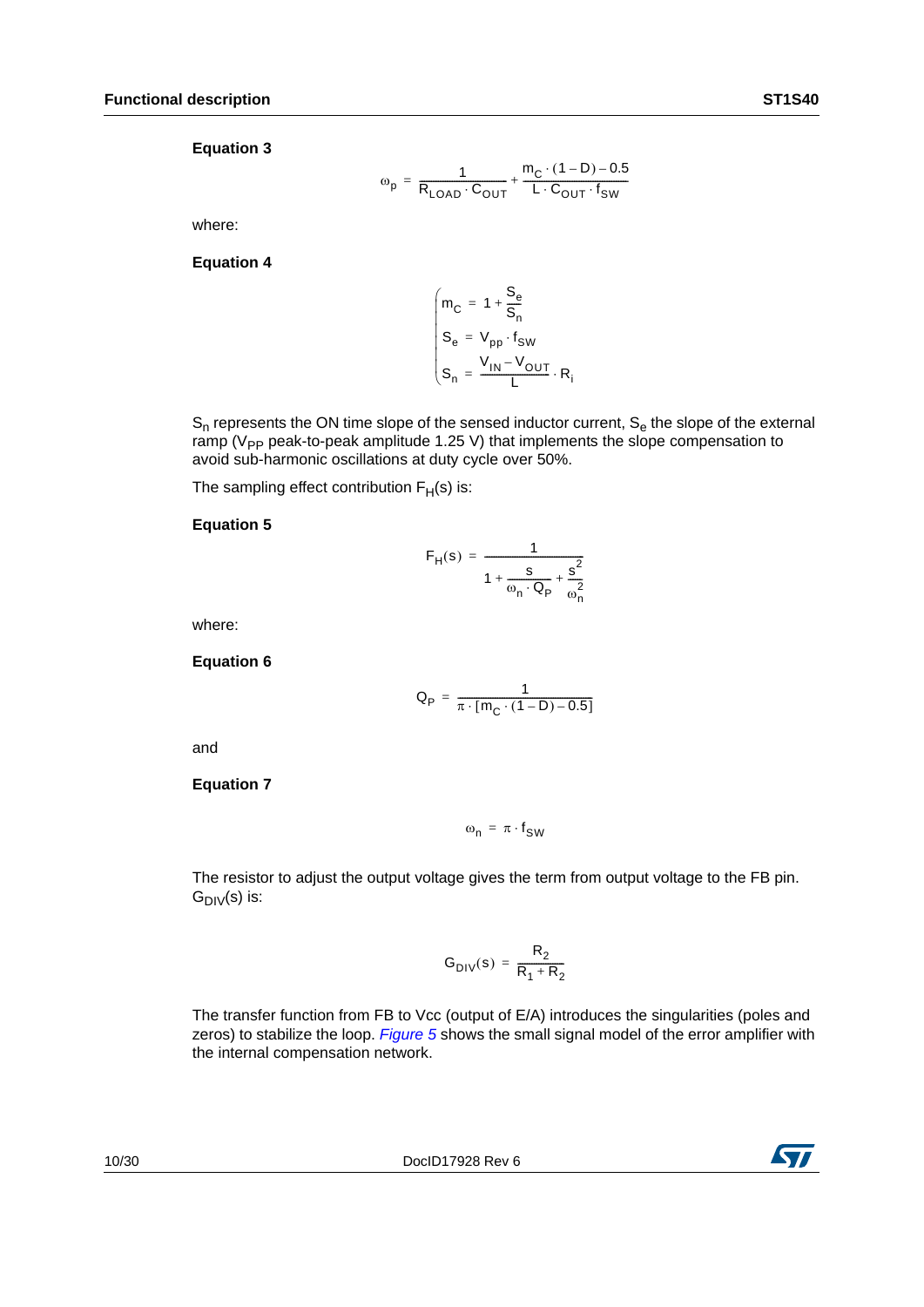

<span id="page-10-0"></span>

 $R_C$  and  $C_C$  introduce a pole and a zero in the open loop gain.  $C_P$  does not significantly affect system stability and can be neglected.

So  $G_{EA}(s)$  results:

#### **Equation 8**

$$
G_{EA}(s) = \frac{G_{EA0} \cdot (1 + s \cdot R_c \cdot C_c)}{s^2 \cdot R_0 \cdot (C_0 + C_p) \cdot R_c \cdot C_c + s \cdot (R_0 \cdot C_c + R_0 \cdot (C_0 + C_p) + R_c \cdot C_c) + 1}
$$

where  $G_{EA} = G_m \cdot R_o$ 

The poles of this transfer function are (if  $C_c$  >>  $C_0$ +C<sub>P</sub>):

#### **Equation 9**

$$
f_{P LF} = \frac{1}{2 \cdot \pi \cdot R_0 \cdot C_c}
$$

**Equation 10**

$$
f_{PHF} = \frac{1}{2 \cdot \pi \cdot R_c \cdot (C_0 + C_p)}
$$

whereas the zero is defined as:

**Equation 11**

$$
f_Z = \frac{1}{2 \cdot \pi \cdot R_c \cdot C_c}
$$

The embedded compensation network is  $R_C = 70$  k $\Omega$ ,  $C_C = 195$  pF while  $C_P$  and  $C_O$  can be considered as negligible. The error amplifier output resistance is 240 M $\Omega$  so the relevant singularities are:

### **Equation 12**

$$
f_Z = 11, 6 \text{ kHz} \qquad f_{P \text{ LF}} = 3, 4 \text{ Hz}
$$



DocID17928 Rev 6 11/30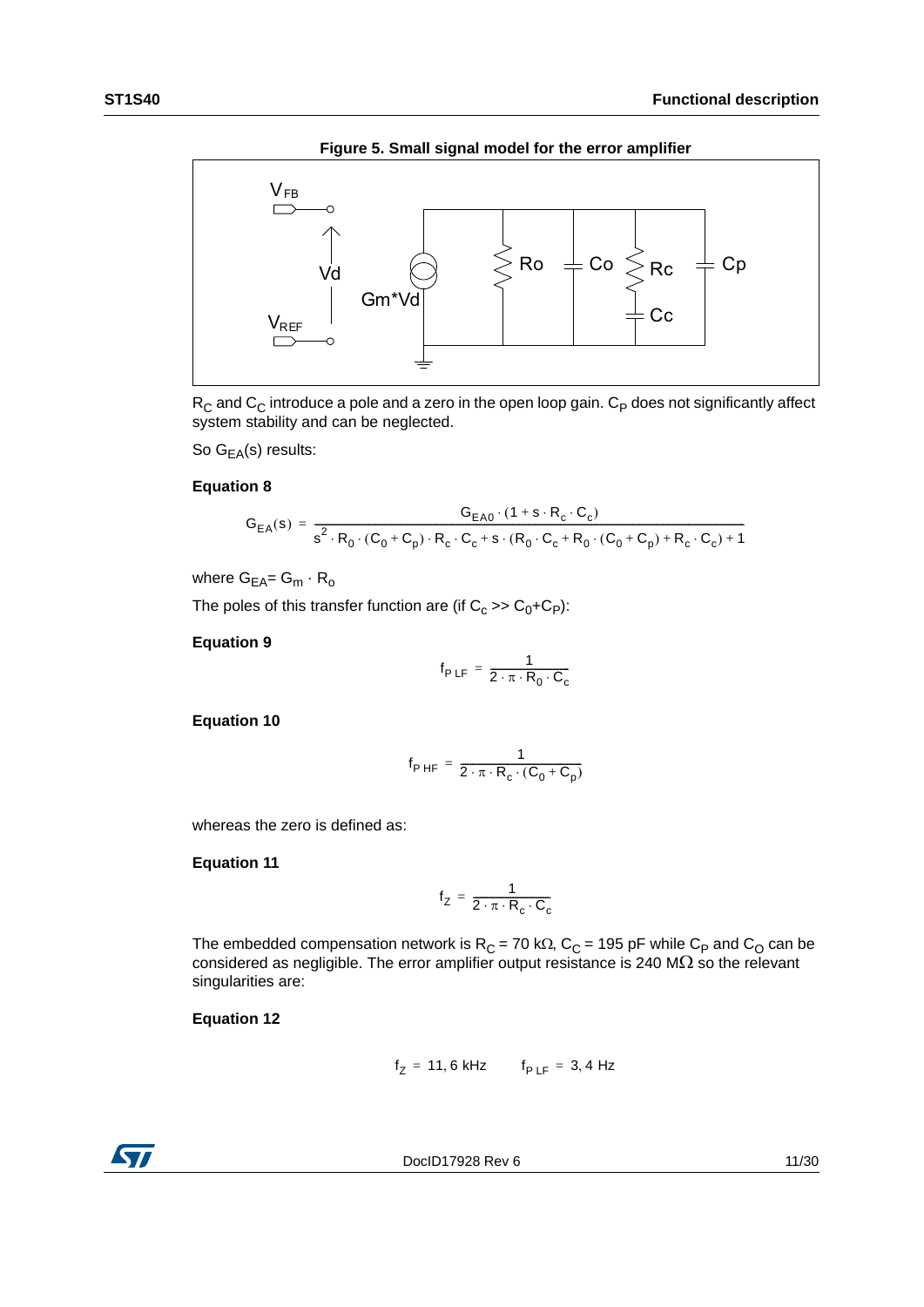so by closing the loop, the loop gain  $G_{\text{LOOP}}(s)$  is:

#### **Equation 13**

$$
\mathsf{G}_{\mathsf{LOOP}}(s) = \mathsf{G}_{\mathsf{CO}}(s) \cdot \mathsf{G}_{\mathsf{DIV}}(s) \cdot \mathsf{G}_{\mathsf{EA}}(s)
$$

#### *Example:*

*VIN* = 12 *V*, *VOUT* = 1.2 *V*, *Iomax* = 3 *A*, *L* = 1.5  $\mu$ H, *Cout* = 47  $\mu$ F (MLCC), R1 = 10 k $\Omega$ , *R2 = 20 k(see [Section 6.2](#page-14-0) and [Section 6.3](#page-15-0) for inductor and output capacitor selection guidelines).*

*The module and phase Bode plot are reported in [Figure 6.](#page-11-0)*

*The bandwidth is 100 kHz and the phase margin is 45 degrees.*

<span id="page-11-0"></span>

12/30 DocID17928 Rev 6

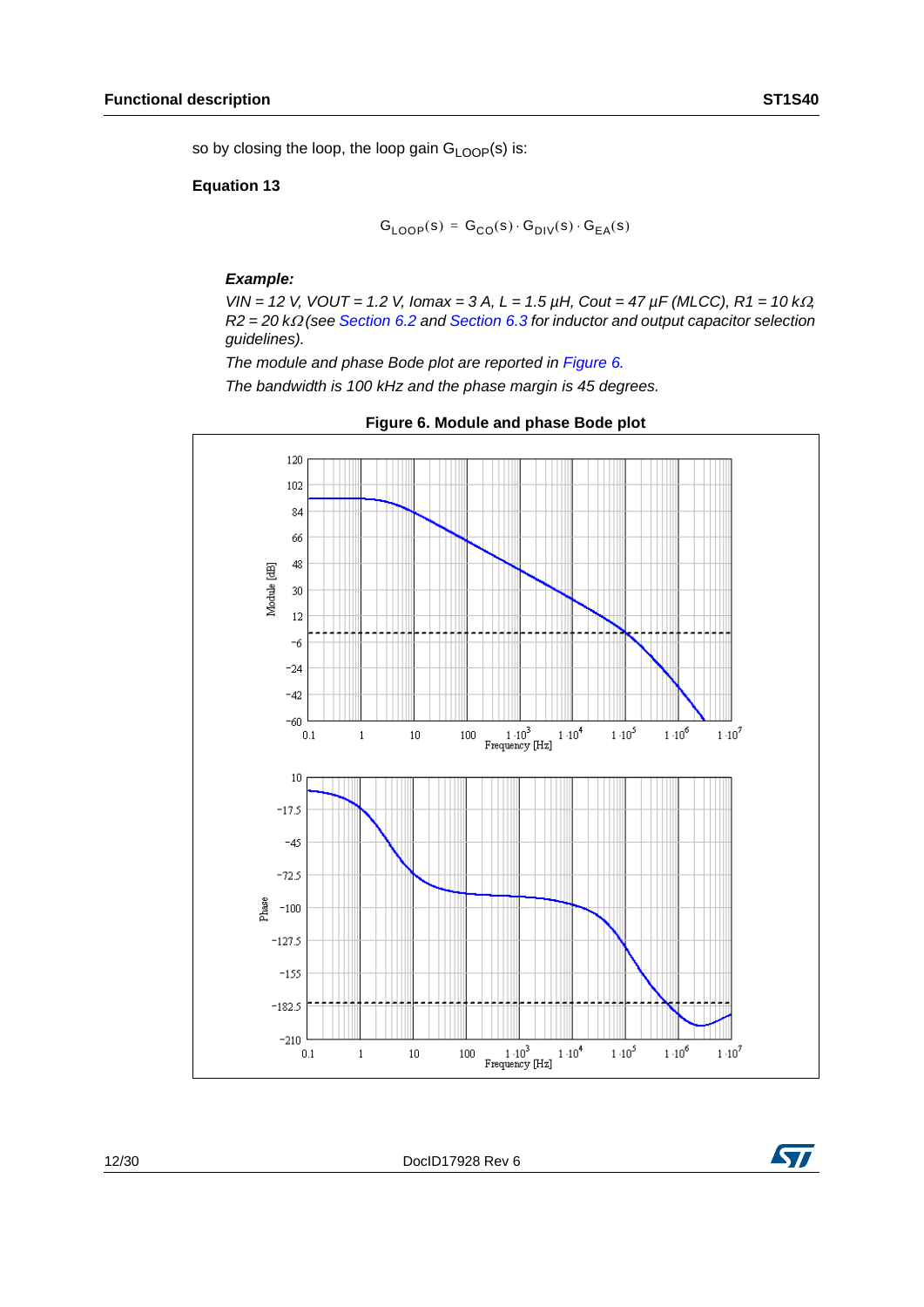### <span id="page-12-0"></span>**5.3 Overcurrent protection**

The ST1S40 device implements the pulse-by-pulse overcurrent protection. The peak current is sensed through the high side Power MOSFET and when it exceeds the first overcurrent threshold (OCP1) the high side is immediately turned off and the low side conducts the inductor current for the rest of the clock period.

During overload condition, since the duty cycle is not set by the control loop but is limited by the overcurrent threshold, the output voltage drops out of regulation. If the feedback falls below 0.3 V the switching frequency is reduced to one fourth and the current limit threshold is folded back to around 2 A. Thanks to the current and frequency fold back the stress on the device and on the external power components is reduced in case of severe overload or dead-short to ground of the output.

The current fold back is disabled during the startup, in order to allow the Vout to rise up properly in case of the big output capacitor requiring high extra current to be charged.

An additional mechanism is protecting the device in case of short-circuit on the output and high input voltage. A further threshold (OCP2, 1A higher than OCP1) is compared to the inductor current. If the inductor current exceeds OCP2, the device stops switching and restarts with a soft-start cycle.

### <span id="page-12-1"></span>**5.4 Enable function**

The enable feature allows the device to be put into standby mode. With the EN pin lower than 0.4 V, the device is disabled and the power consumption is reduced to less than 15 µA. With the EN pin higher than 1.2 V, the device is enabled. High level signal enables the device. An external 100 k pulldown resistor is suggested to ensure device disabled when the pin is left floating. Connect to  $V_{IN}$  if not used.

### <span id="page-12-2"></span>**5.5 Hysteretic thermal shutdown**

The thermal shutdown block generates a signal that turns off the power stage if the junction temperature goes above 150 °C. Once the junction temperature goes back to about 130 °C, the device restarts in normal operation.

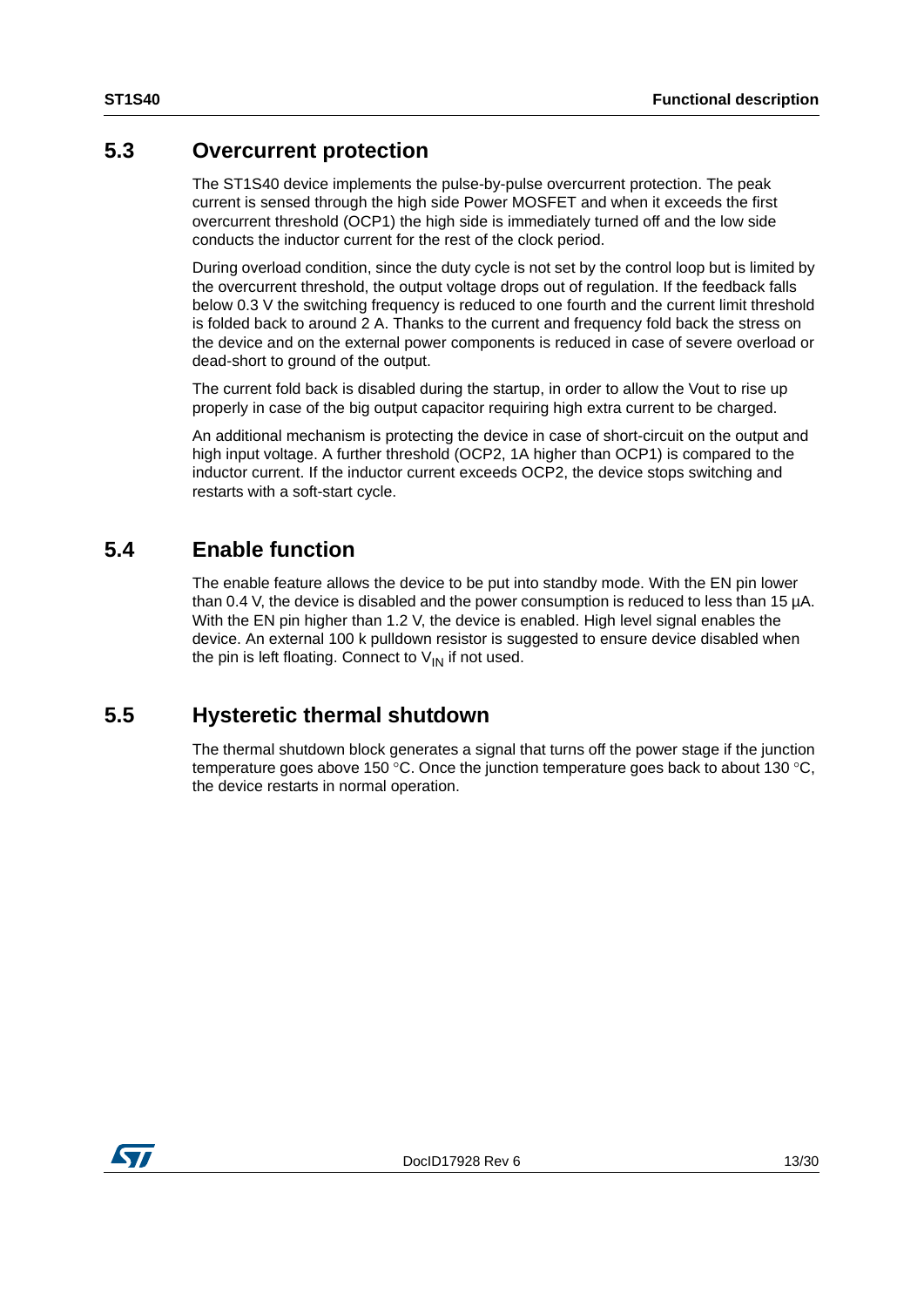### <span id="page-13-0"></span>**6 Application information**

### <span id="page-13-1"></span>**6.1 Input capacitor selection**

The capacitor connected to the input must be capable of supporting the maximum input operating voltage and the maximum RMS input current required by the device. The input capacitor is subject to a pulsed current, the RMS value of which is dissipated over its ESR, affecting the overall system efficiency.

So the input capacitor must have an RMS current rating higher than the maximum RMS input current and an ESR value compliant with the expected efficiency.

The maximum RMS input current flowing through the capacitor can be calculated as:

### **Equation 14**

$$
I_{RMS} = I_O \cdot \sqrt{D - \frac{2 \cdot D^2}{\eta} + \frac{D^2}{\eta^2}}
$$

where Io is the maximum DC output current. D is the duty cycle, n is the efficiency. Considering  $\eta = 1$ , this function has a maximum at D = 0.5 and is equal to Io/2.

The peak-to-peak voltage across the input capacitor can be calculated as:

#### **Equation 15**

$$
V_{PP} = \frac{I_O}{C_{IN} \cdot F_{SW}} \cdot \left[ \left( 1 - \frac{D}{\eta} \right) \cdot D + \frac{D}{\eta} \cdot (1 - D) \right] + ESR \cdot I_O
$$

where ESR is the equivalent series resistance of the capacitor.

Given the physical dimension, ceramic capacitors can well meet the requirements of the input filter sustaining a higher input RMS current than electrolytic / tantalum types. In this case the equation of C<sub>IN</sub> as a function of the target peak-to-peak voltage ripple (V<sub>PP</sub>) can be written as follows:

### **Equation 16**

$$
C_{1N} = \frac{I_O}{V_{PP} \cdot F_{SW}} \cdot \left[ \left( 1 - \frac{D}{\eta} \right) \cdot D + \frac{D}{\eta} \cdot (1 - D) \right]
$$

neglecting the small ESR of ceramic capacitors.

Considering  $\eta = 1$ , this function has its maximum in D = 0.5, therefore, given the maximum peak-to-peak input voltage (V<sub>PP\_MAX</sub>), the minimum input capacitor (C<sub>IN\_MIN</sub>) value is:

### **Equation 17**

$$
C_{IN\_MIN} = \frac{I_O}{2 \cdot V_{PP\_MAX} \cdot F_{SW}}
$$

Typically,  $C_{IN}$  is dimensioned to keep the maximum peak-to-peak voltage ripple in the order of 1% of  $V_{INMAX}$ .

14/30 DocID17928 Rev 6

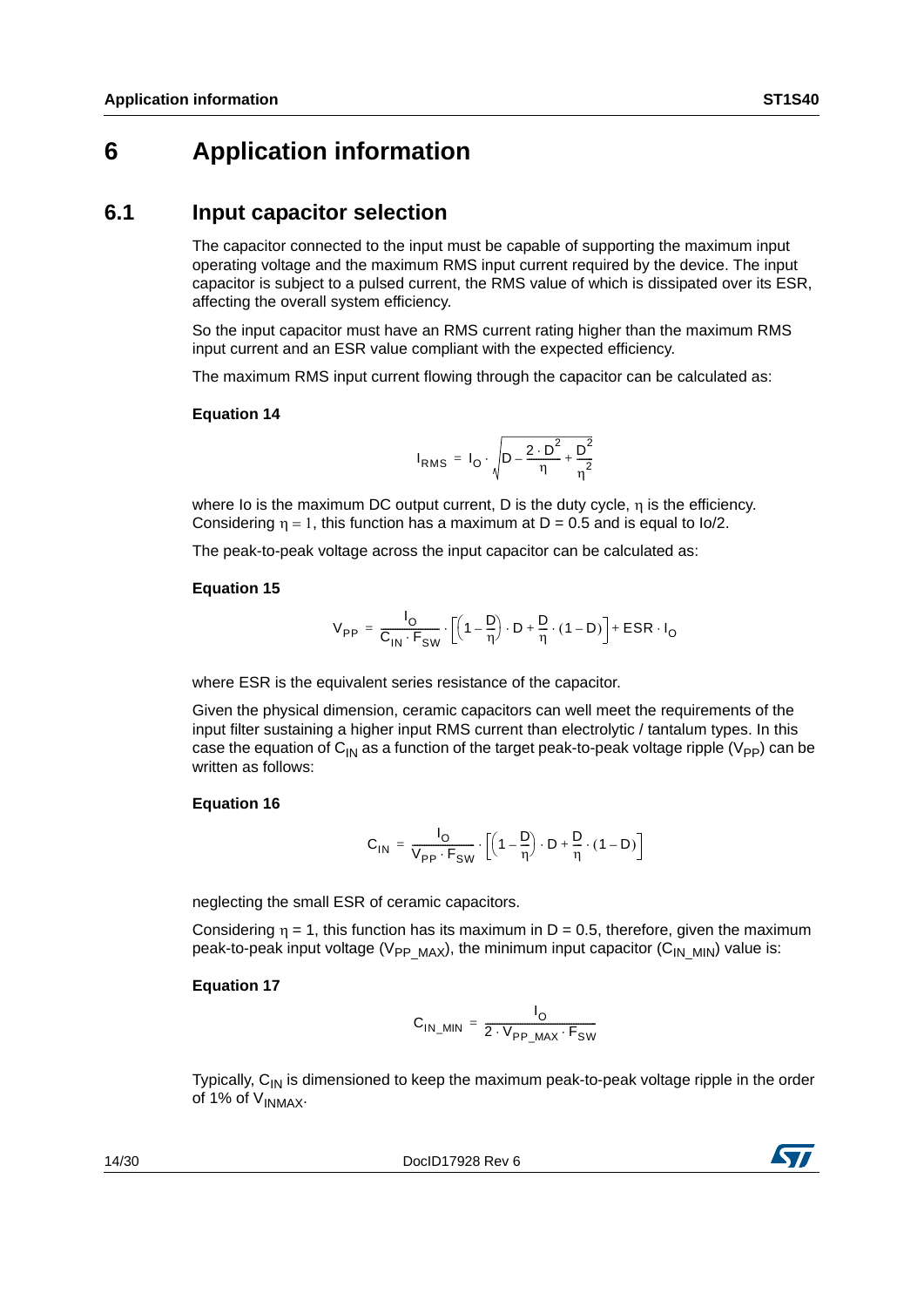In *[Table 6](#page-14-1)* some multi layer ceramic capacitors suitable for this device are reported.

<span id="page-14-1"></span>

| <b>Manufacturer</b> | <b>Series</b> | Cap value $(\mu F)$ | Rated voltage (V) |
|---------------------|---------------|---------------------|-------------------|
| Murata              | GRM31         | 10                  | 25                |
|                     | GRM55         | 10                  | 25                |
| TDK                 | C3225         | 10                  | 25                |

**Table 6. Input MLCC capacitors**

A ceramic bypass capacitor, as close as possible to the  $V_{\text{INA}}$  pin, so that additional parasitic ESR and ESL are minimized, is suggested in order to prevent instability on the output voltage due to noise. The value of the bypass capacitor can go from 330 nF to 1 µF.

### <span id="page-14-0"></span>**6.2 Inductor selection**

The inductance value fixes the current ripple flowing through the output capacitor. So the minimum inductance value, to have the expected current ripple, must be selected. The rule to fix the current ripple value is to have a ripple at 20% to 40% of the output current.

In continuous current mode (CCM), the inductance value can be calculated by *[Equation 18](#page-14-2)*

### <span id="page-14-2"></span>**Equation 18**

$$
\Delta I_L = \frac{V_{IN} - V_{OUT}}{L} \cdot T_{ON} = \frac{V_{OUT}}{L} \cdot T_{OFF}
$$

where  $T_{ON}$  is the conduction time of the high side switch and  $T_{OFF}$  is the conduction time of the low side switch (in CCM,  $F_{SW} = 1/(T_{ON} + T_{OFF})$ ). The maximum current ripple, given the Vout, is obtained at maximum  $T_{OFF}$ , that is at minimum duty cycle. So by fixing  $\Delta I_L = 20\%$  to 30% of the maximum output current, the minimum inductance value can be calculated:

### **Equation 19**

$$
L_{MIN} = \frac{V_{OUT}}{\Delta I_{MAX}} \cdot \frac{1 - D_{MIN}}{F_{SWMIN}}
$$

where F<sub>SWMIN</sub> is the minimum switching frequency, according to **[Table 4](#page-4-1)** 

The peak current through the inductor is given by:

### **Equation 20**

$$
I_{L, PK} = I_O + \frac{\Delta I_L}{2}
$$

so if the inductor value decreases, the peak current (that must be lower than the current limit of the device) increases. The higher the inductor value, the higher the average output current that can be delivered, without reaching the current limit.

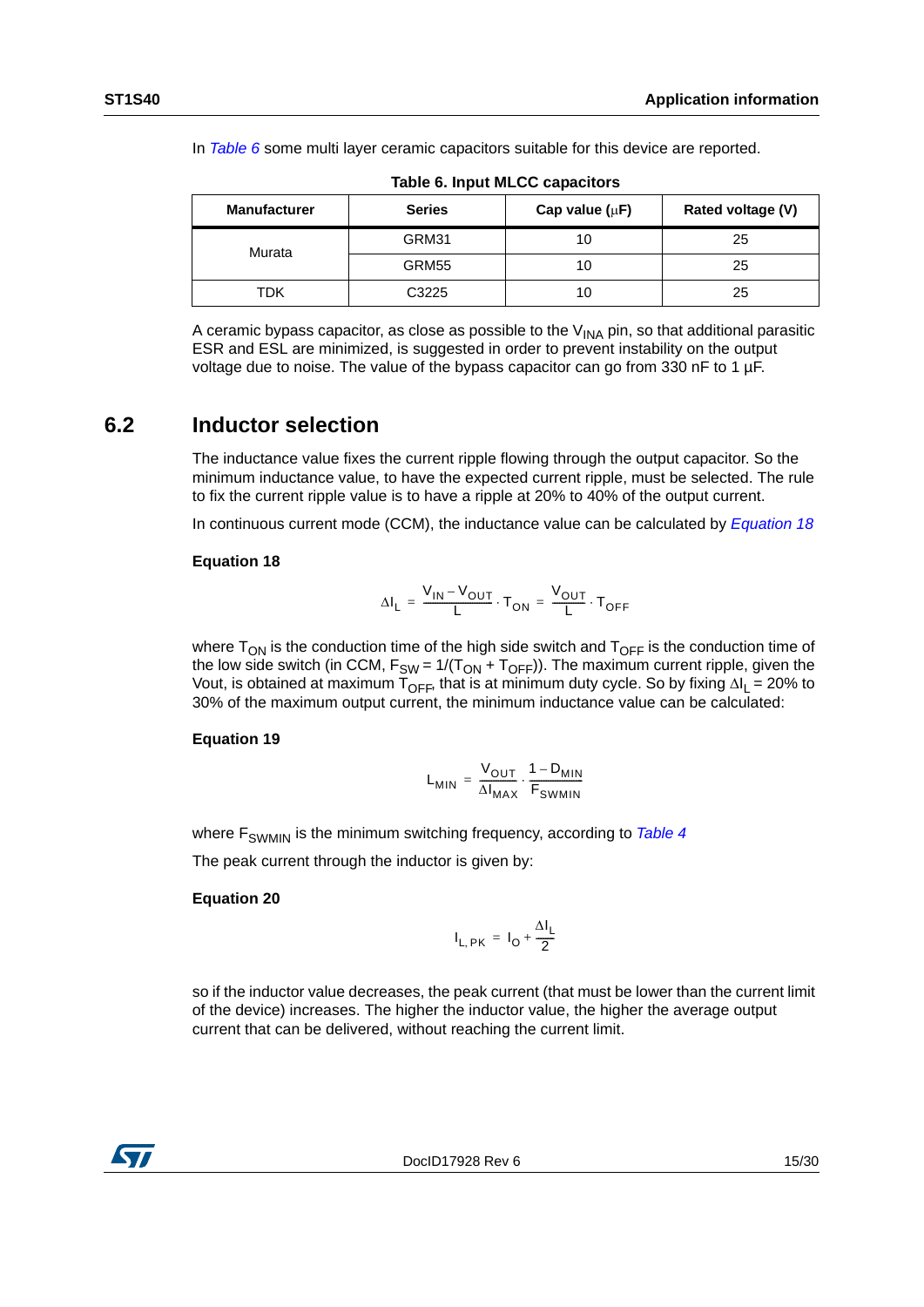<span id="page-15-1"></span>

| <b>Manufacturer</b><br><b>Series</b> |                 | Inductor value $(\mu H)$ | Saturation current (A) |
|--------------------------------------|-----------------|--------------------------|------------------------|
|                                      | XPL7030         | 2.2 to 4.7               | 6.8 to 10.5            |
| Coilcraft                            | MSS1048         | $2.2$ to 6.8             | 4.14 to 6.62           |
|                                      | <b>MSS1260</b>  | 10                       | 5.5                    |
|                                      | WE-HC/HCA       | 3.3 to $4.7$             | 7 to 11                |
| Wurth                                | WE-TPC typ XLH  | 3.6 to 6.2               | 4.5 to 6.4             |
|                                      | WE-PD type L    | 10                       | 5.6                    |
| TDK.                                 | <b>RLF7030T</b> | 2.2 to 4.7               | 4 to 6                 |

In *[Table 7](#page-15-1)* below some inductor part numbers are listed.

|  |  |  | Table 7. Inductors |
|--|--|--|--------------------|
|  |  |  |                    |

### <span id="page-15-0"></span>**6.3 Output capacitor selection**

The current in the output capacitor has a triangular waveform which generates a voltage ripple across it. This ripple is due to the capacitive component (charge or discharge of the output capacitor) and the resistive component (due to the voltage drop across its ESR). So the output capacitor must be selected in order to have a voltage ripple compliant with the application requirements.

The amount of the voltage ripple can be calculated starting from the current ripple obtained by the inductor selection.

### **Equation 21**

$$
\Delta V_{OUT} = ESR \cdot \Delta I_{MAX} + \frac{\Delta I_{MAX}}{8 \cdot C_{OUT} \cdot f_{SW}}
$$

For ceramic (MLCC) capacitors the capacitive component of the ripple dominates the resistive one. Whilst for electrolytic capacitors the opposite is true.

Since the compensation network is internal, the output capacitor should be selected in order to have a proper phase margin and then a stable control loop.

The equations of *[Section 5.2](#page-7-1)* help to check loop stability given the application conditions, the value of the inductor, and of the output capacitor.

In *[Table 8](#page-15-2)* some capacitor series are listed.

<span id="page-15-2"></span>

| rable of Output Capacitors |               |                     |                   |                   |  |  |  |
|----------------------------|---------------|---------------------|-------------------|-------------------|--|--|--|
| <b>Manufacturer</b>        | <b>Series</b> | Cap value $(\mu F)$ | Rated voltage (V) | ESR (m $\Omega$ ) |  |  |  |
| <b>MURATA</b>              | GRM32         | 22 to 100           | 6.3 to 25         | < 5               |  |  |  |
|                            | GRM31         | 10 to 47            | 6.3 to 25         | < 5               |  |  |  |
| <b>PANASONIC</b>           | <b>ECJ</b>    | 10 to 22            | 6.3               | < 5               |  |  |  |
|                            | <b>EEFCD</b>  | 10 to 68            | 6.3               | 15 to 55          |  |  |  |
| <b>SANYO</b>               | TPA/B/C       | 100 to 470          | 4 to 16           | 40 to 80          |  |  |  |
| <b>TDK</b>                 | C3225         | 22 to 100           | 6.3               | < 5               |  |  |  |

|  |  |  | <b>Table 8. Output capacitors</b> |
|--|--|--|-----------------------------------|
|--|--|--|-----------------------------------|

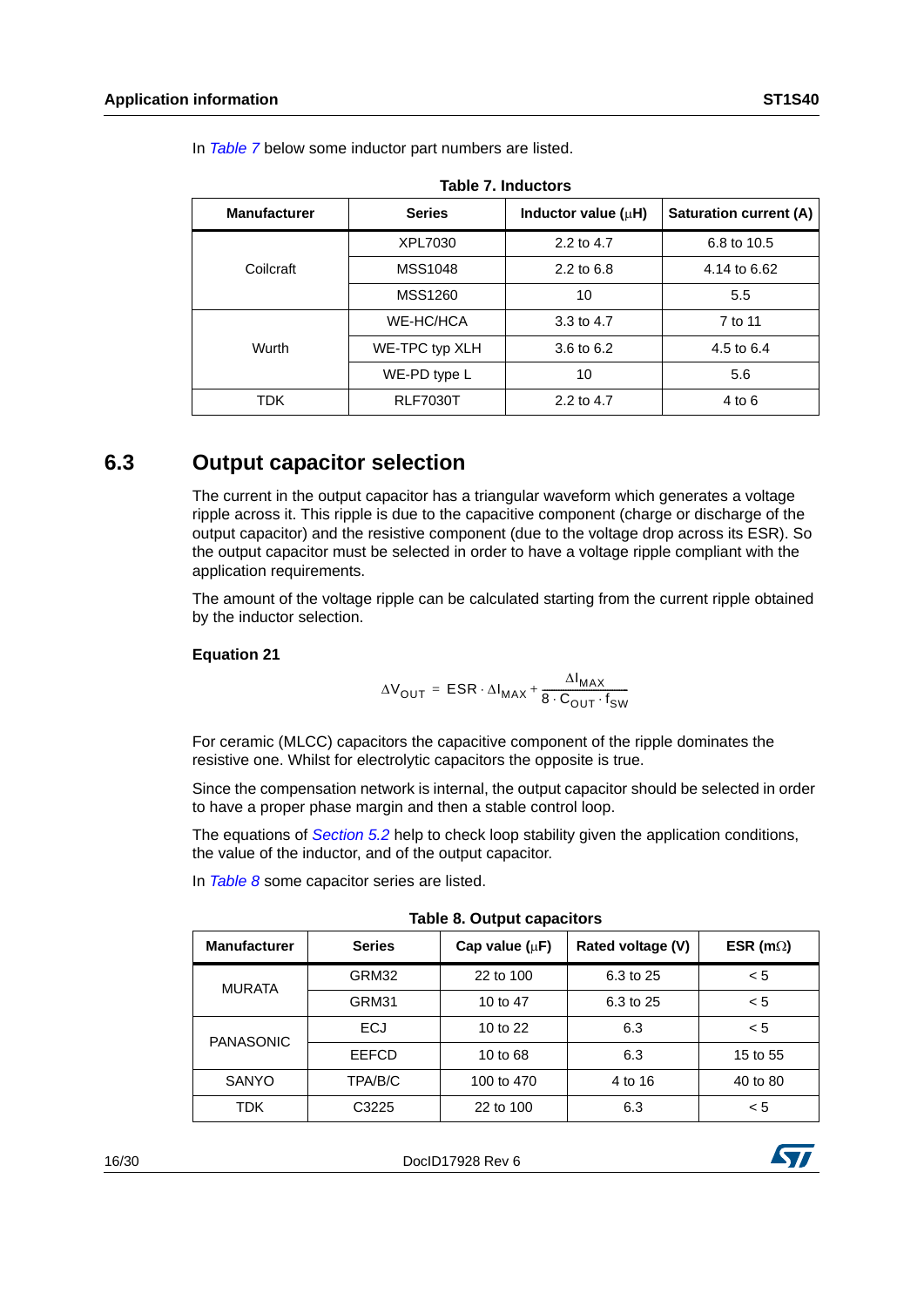### <span id="page-16-0"></span>**6.4 Thermal dissipation**

The thermal design is important in order to prevent thermal shutdown of the device if junction temperature goes above 150 °C. The three different sources of losses within the device are:

a) conduction losses due to the ON resistance of high side switch  $(R_{HS})$  and low side switch  $(R_{LS})$ ; these are equal to:

### **Equation 22**

$$
P_{\text{COND}} = R_{\text{HS}} \cdot I_{\text{OUT}}^{2} \cdot D + R_{\text{LS}} \cdot I_{\text{OUT}}^{2} \cdot (1 - D)
$$

where D is the duty cycle of the application. Note that the duty cycle is theoretically given by the ratio between  $V_{\text{OUT}}$  and  $V_{\text{IN}}$ , but is actually slightly higher to compensate the losses of the regulator.

b) switching losses due to high side Power MOSFET turn ON and OFF; these can be calculated as:

### **Equation 23**

$$
\mathsf{P}_{\mathsf{SW}} = \mathsf{V}_{\mathsf{IN}} \cdot \mathsf{I}_{\mathsf{OUT}} \cdot \frac{(\mathsf{T}_{\mathsf{RISE}} + \mathsf{T}_{\mathsf{FALL}})}{2} \cdot \mathsf{Fsw} = \mathsf{V}_{\mathsf{IN}} \cdot \mathsf{I}_{\mathsf{OUT}} \cdot \mathsf{T}_{\mathsf{SW}} \cdot \mathsf{F}_{\mathsf{SW}}
$$

where  $T_{RISF}$  and  $T_{FAI}$  are the overlap times of the voltage across the high side power switch  $(V_{DS})$  and the current flowing into it during turn ON and turn OFF phases, as shown in *Figure* 7. T<sub>SW</sub> is the equivalent switching time. For this device the typical value for the equivalent switching time is 20 ns.

c) Quiescent current losses, calculated as:

### **Equation 24**

$$
\mathbf{P}_{\mathbf{Q}} = \mathbf{V}_{\mathbf{IN}} \cdot \mathbf{I}_{\mathbf{Q}}
$$

where  $I_{\Omega}$  is the quiescent current ( $I_{\Omega}$  = 2.5 mA maximum).

The junction temperature  $T_{\text{J}}$  can be calculated as:

### **Equation 25**

$$
T_J = T_A + Rth_{JA} \cdot P_{TOT}
$$

where  $T_A$  is the ambient temperature and  $P_{TOT}$  is the sum of the power losses just seen.

 $Rth_{JA}$  is the equivalent thermal resistance junction to ambient of the device; it can be calculated as the parallel of many paths of heat conduction from the junction to the ambient. For this device the path through the exposed pad is the one conducting the largest amount of heat. The Rth<sub>JA</sub> measured on the demonstration board described in the following paragraph is about 40 °C/W for the VFQFPN and HSOP packages and about 55 °C/W for the SO8-BW package.

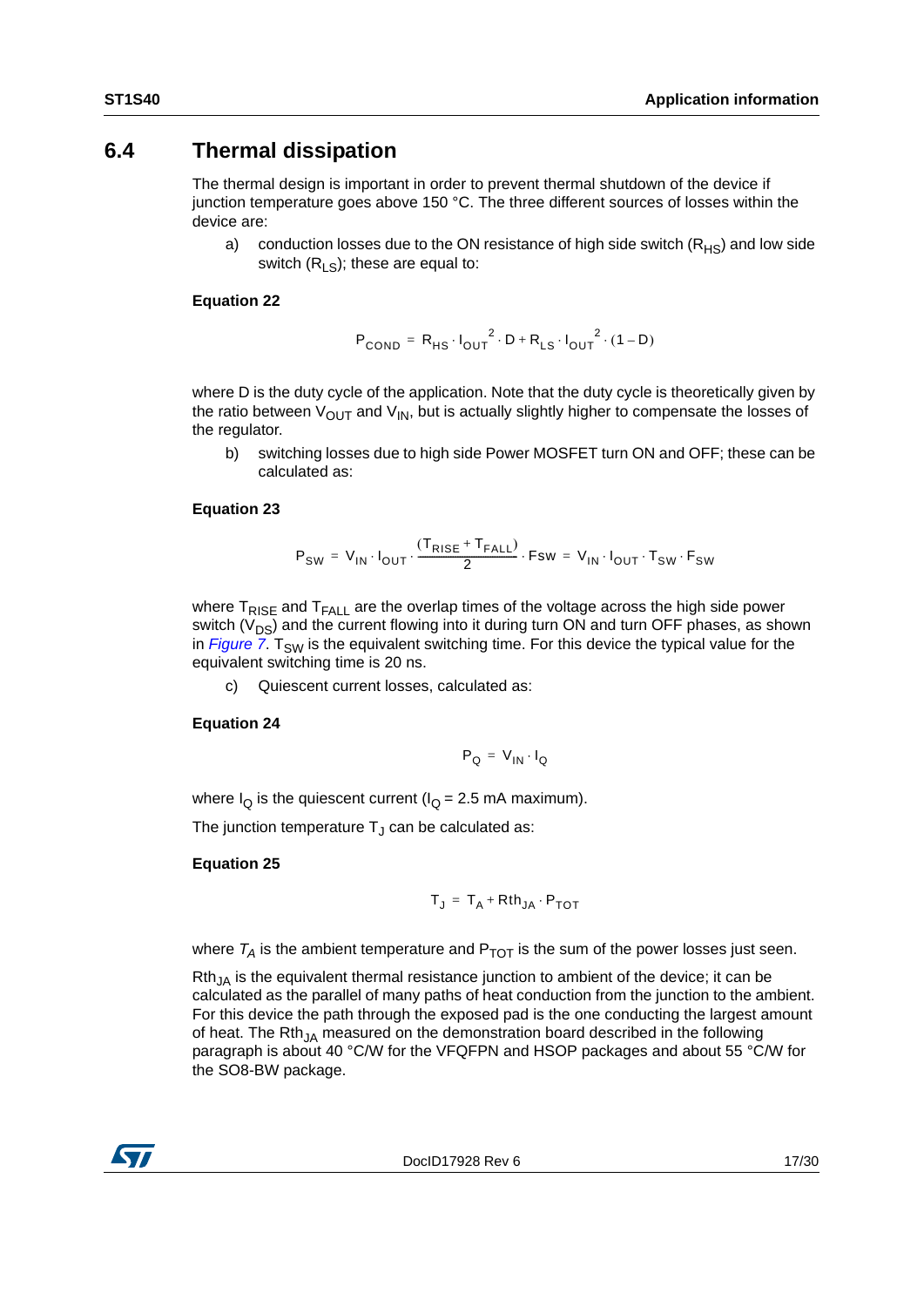<span id="page-17-1"></span>

**Figure 7. Switching losses**

### <span id="page-17-0"></span>**6.5 Layout consideration**

The PC board layout of switching DC-DC regulator is very important in order to minimize the noise injected in high impedance nodes, to reduce interferences generated by the high switching current loops, and to optimize the reliability of the device.

In order to avoid EMC problems, the high switching current loops must be as short as possible. In the buck converter there are two high switching current loops: during the ON time, the pulsed current flows through the input capacitor, the high side power switch, the inductor and the output capacitor; during the OFF time, through the low side power switch, the inductor and the output capacitor.

The input capacitor connected to VINSW must be placed as close as possible to the device, to avoid spikes on VINSW due to the stray inductance and the pulsed input current.

In order to prevent dynamic unbalance between VINSW and VINA, the trace connecting the

VINA pin to the input must be derived from VINSW and design local ceramic bypass capacitor (1 µF) as close as possible to the VINA pin.

The feedback pin (FB) connection to the external resistor divider is a high impedance node, so the interferences can be minimized through the routing of the feedback node with a very short trace and as far as possible from the high current paths.

A single point connection from signal ground to power ground is suggested.

Thanks to the exposed pad of the device, the ground plane helps to reduce the thermal resistance junction to ambient; so a large ground plane, soldered to the exposed pad, enhances the thermal performance of the converter allowing high power conversion.



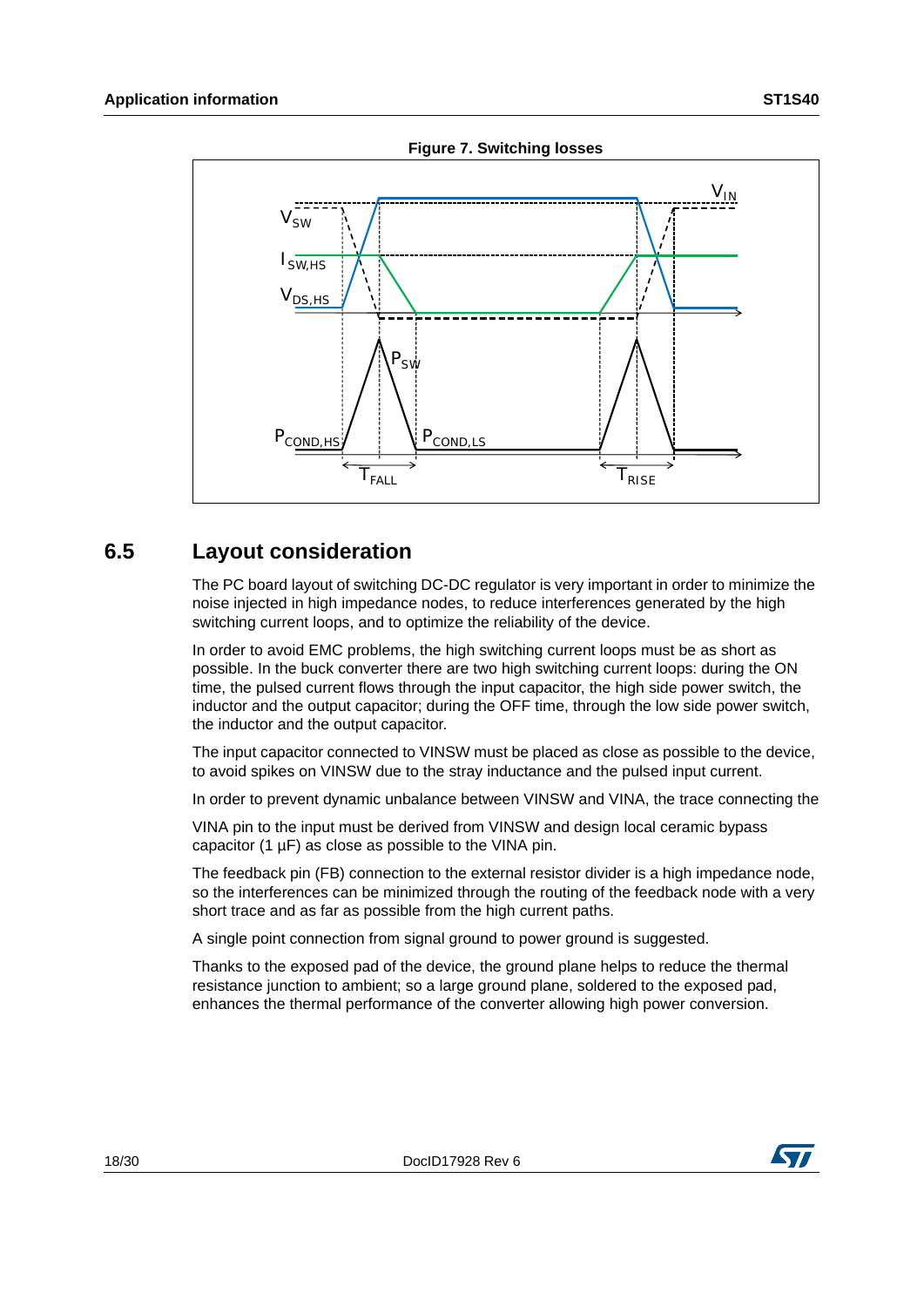

**Figure 8. PCB layout guidelines**

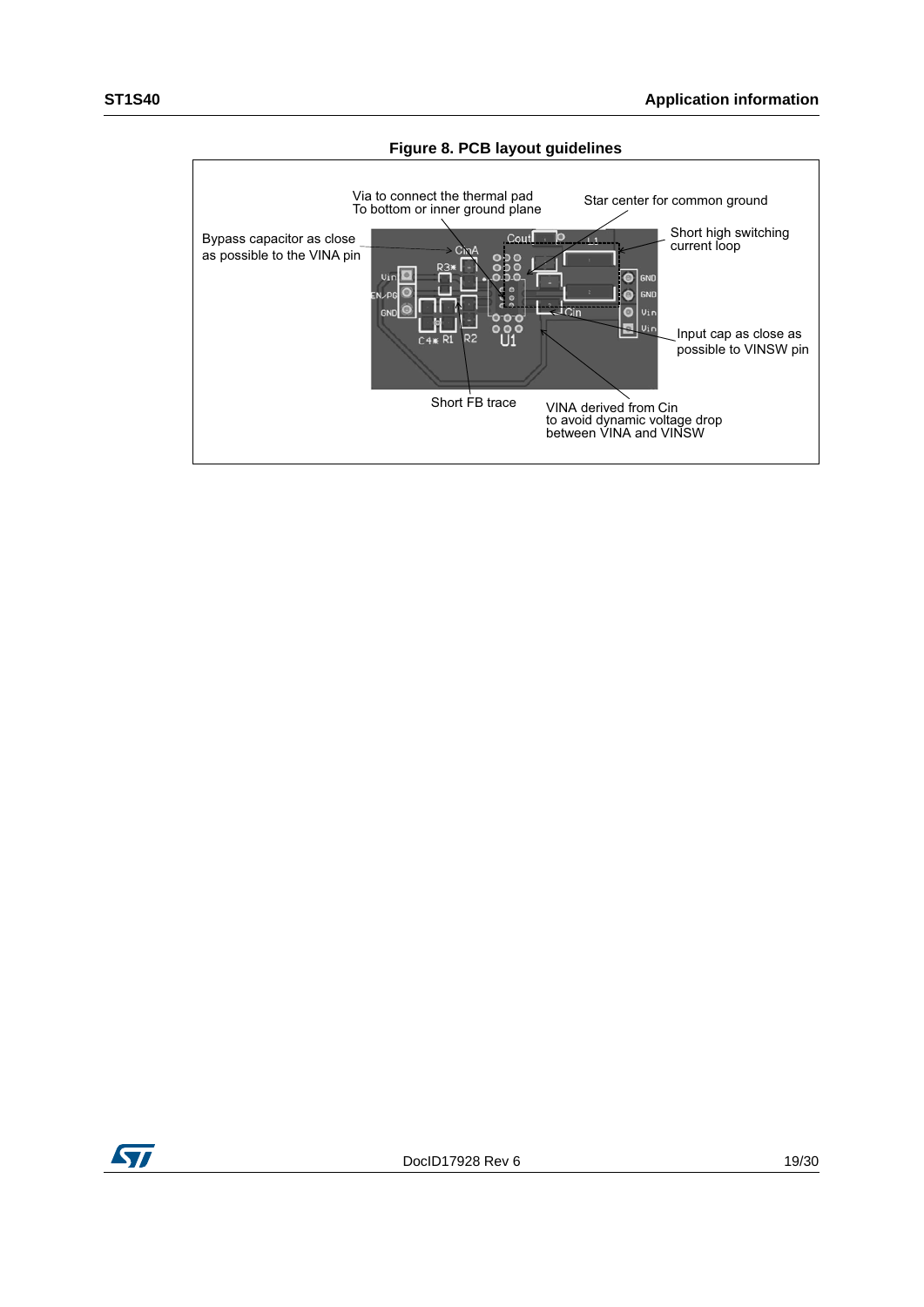# <span id="page-19-0"></span>**7 Demonstration board**



### **Figure 9. Demonstration boards schematic**

#### **Table 9. Component list**

| Reference      | Part number      | <b>Description</b>        | <b>Manufacturer</b>             |
|----------------|------------------|---------------------------|---------------------------------|
| U1             | ST1S40           |                           | STMicroelectronics <sup>®</sup> |
| L1             | <b>DRA74 3R3</b> | 3.3 $\mu$ H, Isat = 5.4 A | Coiltronics                     |
| C <sub>1</sub> | C3225X7RE106K    | 10 µF 25 V X7R            | <b>TDK</b>                      |
| C <sub>2</sub> | C3225X7R1C226M   | 22 µF 16 V X7R            | <b>TDK</b>                      |
| C <sub>3</sub> |                  | 1 µF 25 V X7R             |                                 |
| C <sub>4</sub> |                  | <b>NC</b>                 |                                 |
| R <sub>1</sub> |                  | 62.5 k $\Omega$           |                                 |
| R <sub>2</sub> |                  | 20 k $\Omega$             |                                 |
| R <sub>3</sub> |                  | 10 $k\Omega$              |                                 |

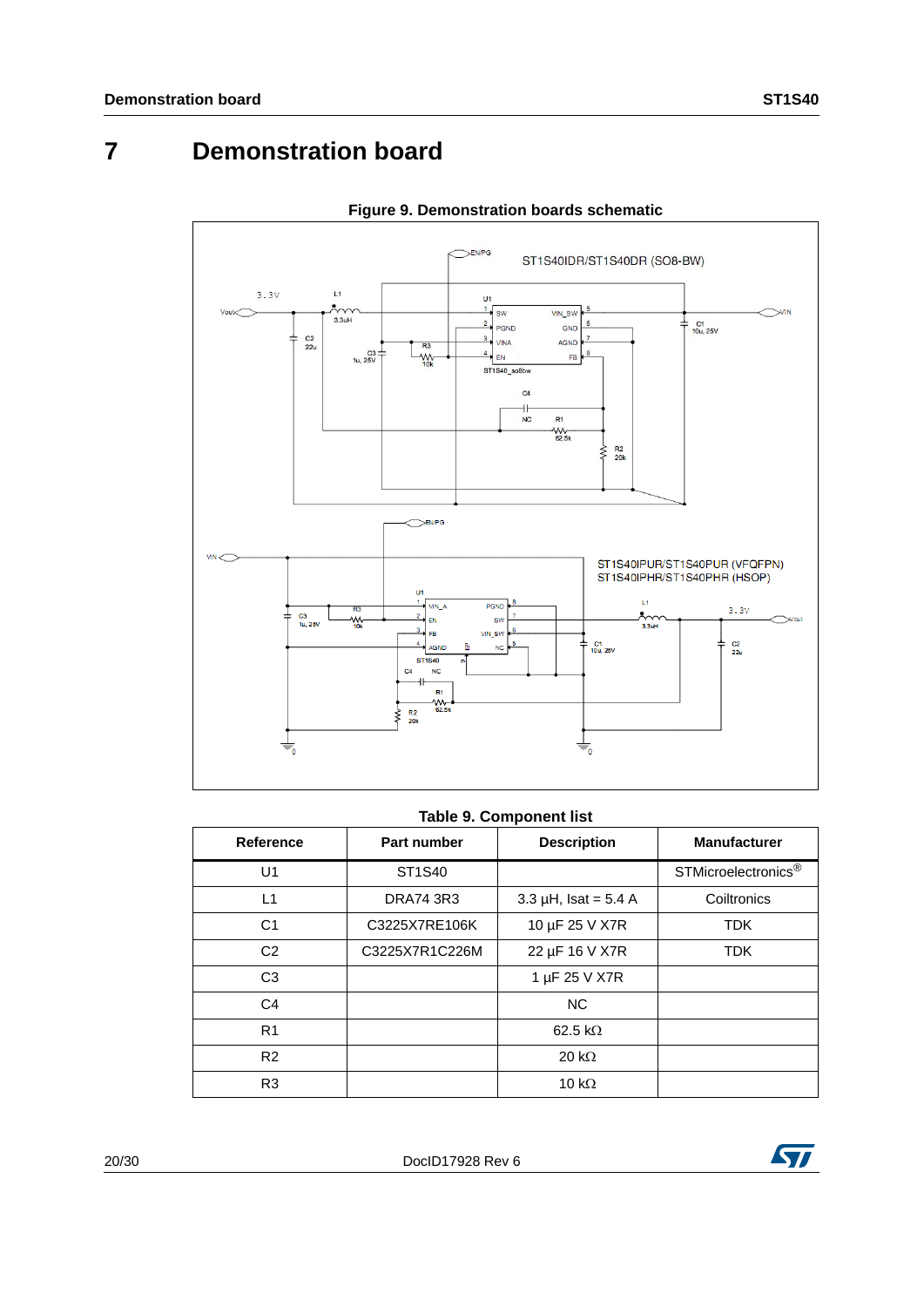

**Figure 10. Demonstration board PCB top and bottom: HSOP-8 package**

**Figure 11. Demonstration board PCB top and bottom: VFQFPN package**



**Figure 12. Demonstration board PCB top and bottom: SO8-BW package**



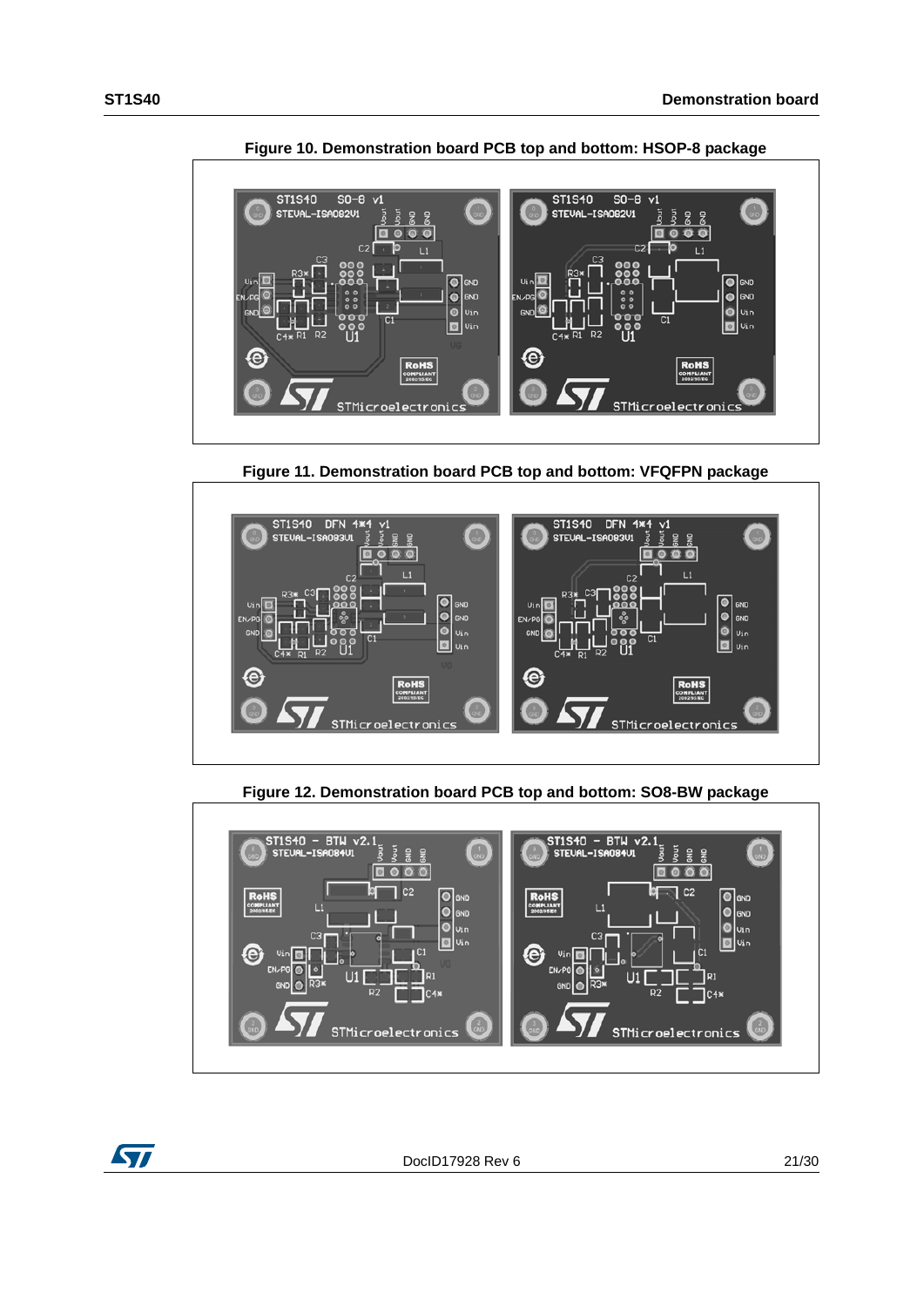# <span id="page-21-0"></span>**8 Typical characteristics**





Figure 17. Short-circuit protection



**Figure 18. SO8-BW maximum I<sub>OUT</sub>** 



M 2.0ut 2.5GS/s<br>A Ch1 / 4.4Y

IT 80.0ps/pt

 $\frac{500 \text{mV}}{1.04}$   $\frac{8 \text{W}}{2.8 \text{W}}$ 



**SW** ä.

 $V_{IN}$ 

Vout

I,

 $\frac{\text{Ch1}}{\text{Ch3}}$ 10.0V B<sub>W</sub>

 $rac{\text{ch2}}{\text{Ch4}}$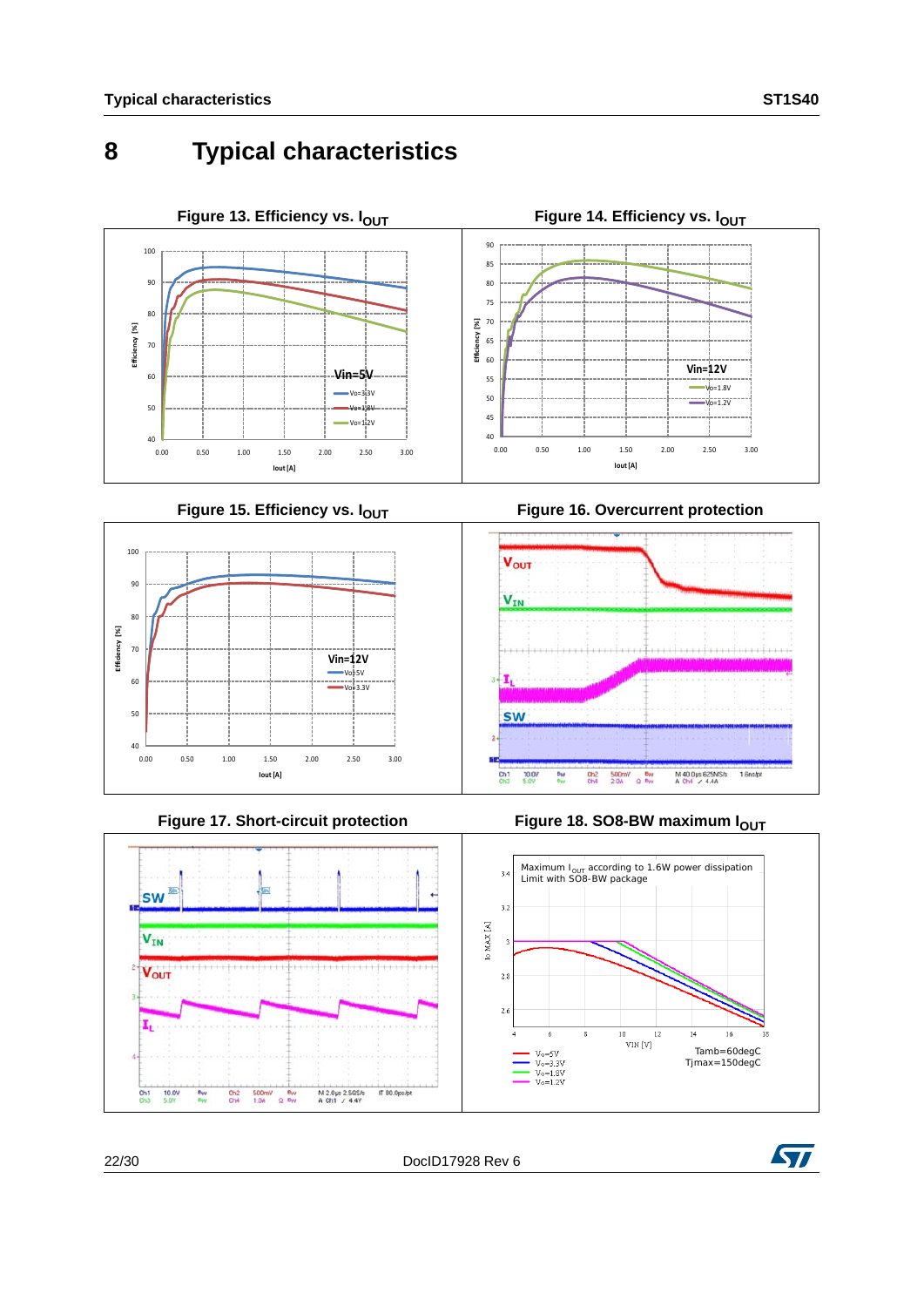# <span id="page-22-0"></span>**9 Package information**

In order to meet environmental requirements, ST offers these devices in different grades of ECOPACK packages, depending on their level of environmental compliance. ECOPACK specifications, grade definitions and product status are available at: www.st.com. ECOPACK is an ST trademark.

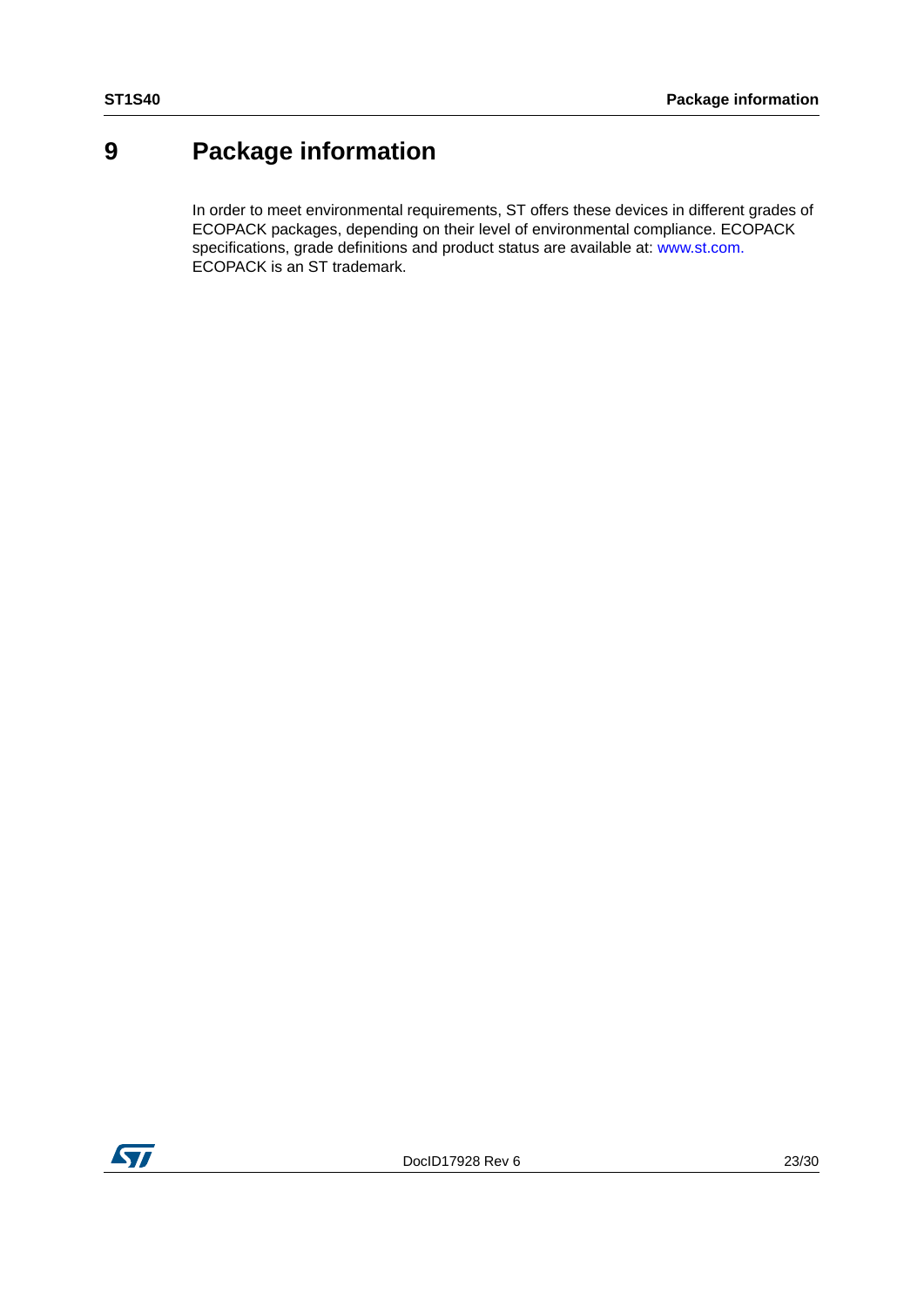

### **Figure 19. VFQFPN8 (4 x 4 x 1.0 mm) package outline**

### **Table 10. VFQFPN8 (4 x 4 x 1.0 mm) package mechanical data**

|                |      |      |      | <b>Dimensions</b> |        |        |
|----------------|------|------|------|-------------------|--------|--------|
| <b>Symbol</b>  |      | mm   |      |                   | inch   |        |
|                | Min. | Typ. | Max. | Min.              | Typ.   | Max.   |
| A              | 0.80 | 0.90 | 1.00 | 0.0315            | 0.0354 | 0.0394 |
| A <sub>1</sub> |      | 0.02 | 0.05 |                   | 0.0008 | 0.0020 |
| A <sub>3</sub> |      | 0.20 |      |                   | 0.0079 |        |
|                |      |      |      |                   |        |        |
| b              | 0.23 | 0.30 | 0.38 | 0.009             | 0.0117 | 0.0149 |
| D              | 3.90 | 4.00 | 4.10 | 0.153             | 0.157  | 0.161  |
| D <sub>2</sub> | 2.82 | 3.00 | 3.23 | 0.111             | 0.118  | 0.127  |
| E              | 3.90 | 4.00 | 4.10 | 0.153             | 0.157  | 0.161  |
| E <sub>2</sub> | 2.05 | 2.20 | 2.30 | 0.081             | 0.087  | 0.091  |
| e              |      | 0.80 |      |                   | 0.031  |        |
| L              | 0.40 | 0.50 | 0.60 | 0.016             | 0.020  | 0.024  |

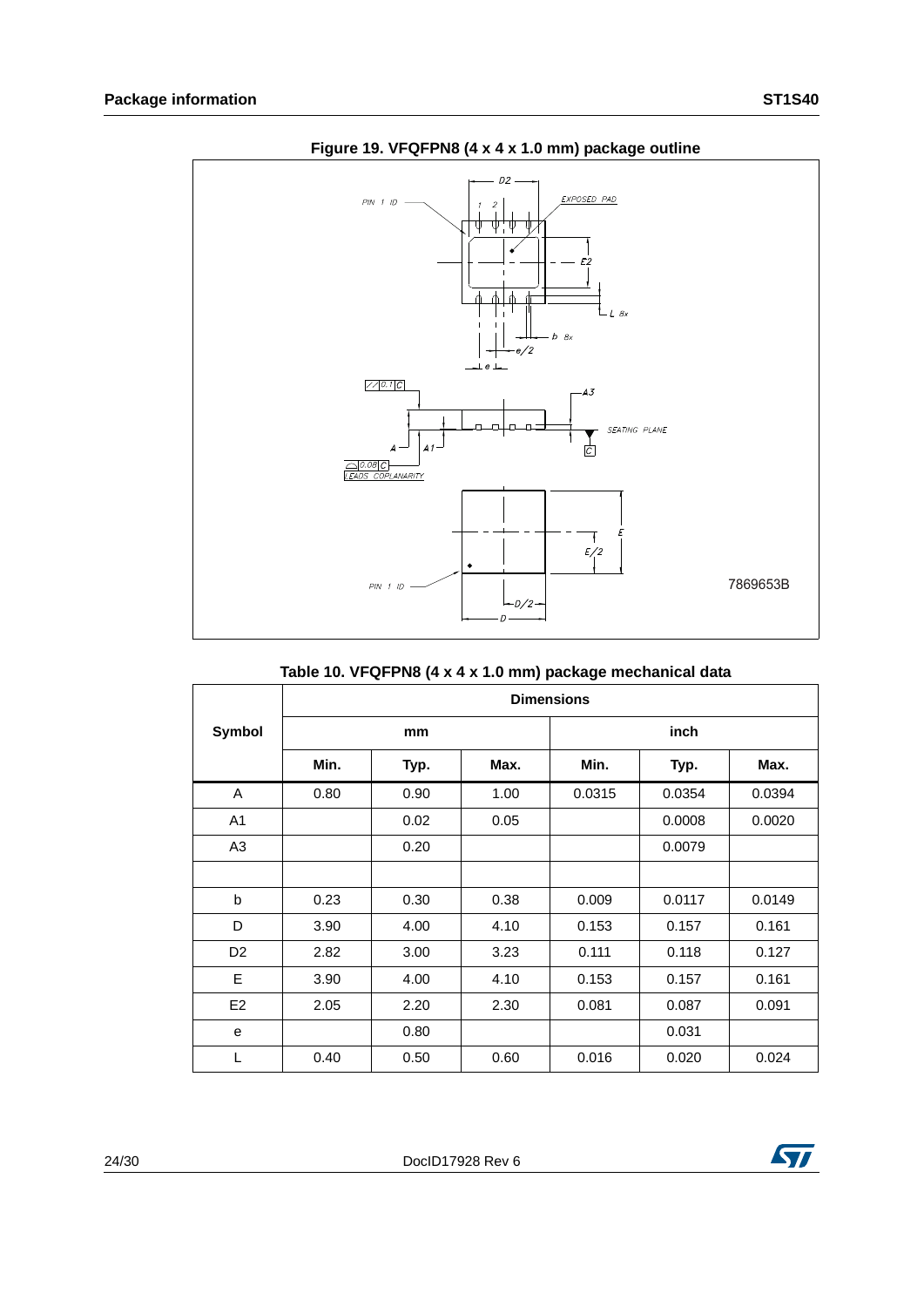

#### **Figure 20. SO8-BW package outline**

#### **Table 11. SO8-BW package mechanical data**

|                |      |      |      | <b>Dimensions</b>                      |        |        |
|----------------|------|------|------|----------------------------------------|--------|--------|
| Symbol         |      | mm   |      |                                        | inch   |        |
|                | Min. | Typ. | Max. | Min.                                   | Typ.   | Max.   |
| A              | 135  |      | 1.75 | 0.053                                  |        | 0.069  |
| A <sub>1</sub> | 0.10 |      | 0.25 | 0.004                                  |        | 0.001  |
| A2             | 1.10 |      | 1.65 | 0.043                                  |        | 0.065  |
| B              | 0.33 |      | 0.51 | 0.013                                  |        | 0.020  |
| $\mathbf C$    | 0.19 |      | 0.25 | 0.007                                  |        | 0.01   |
| $D^{(1)}$      | 4.80 |      | 5.00 | 0.1890                                 | 0.1929 | 0.1969 |
| E              | 3.80 |      | 4.00 | 0.15                                   |        | 0.157  |
| e              |      | 1.27 |      |                                        | 0.050  |        |
| H              | 5.80 |      | 6.20 | 0.228                                  |        | 0.244  |
| h              | 0.25 |      | 0.50 | 0.0098                                 |        | 0.0197 |
| L              | 0.40 |      | 1.27 | 0.0157                                 |        | 0.0500 |
| k              |      |      |      | $0^{\circ}$ (min.), $8^{\circ}$ (max.) |        |        |
| ddd            |      |      | 0.10 |                                        |        | 0.0039 |

1. Dimension D does not include mold flash, protrusions or gate burrs. Mold flash, protrusions or gate burrs must not exceed 0.15 mm (.006 inch) in total (both sides).

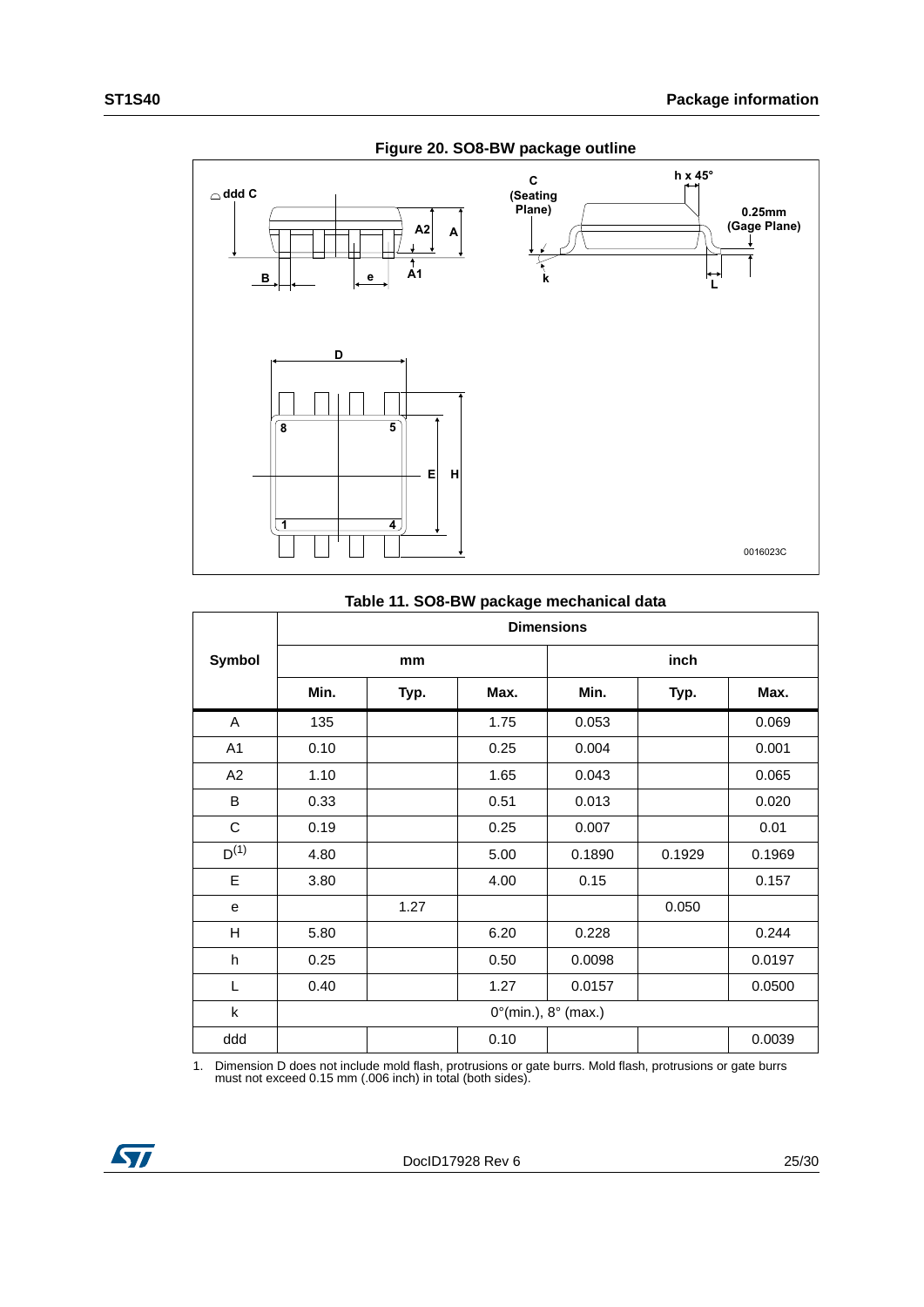

**Figure 21. HSOP-8 package outline**

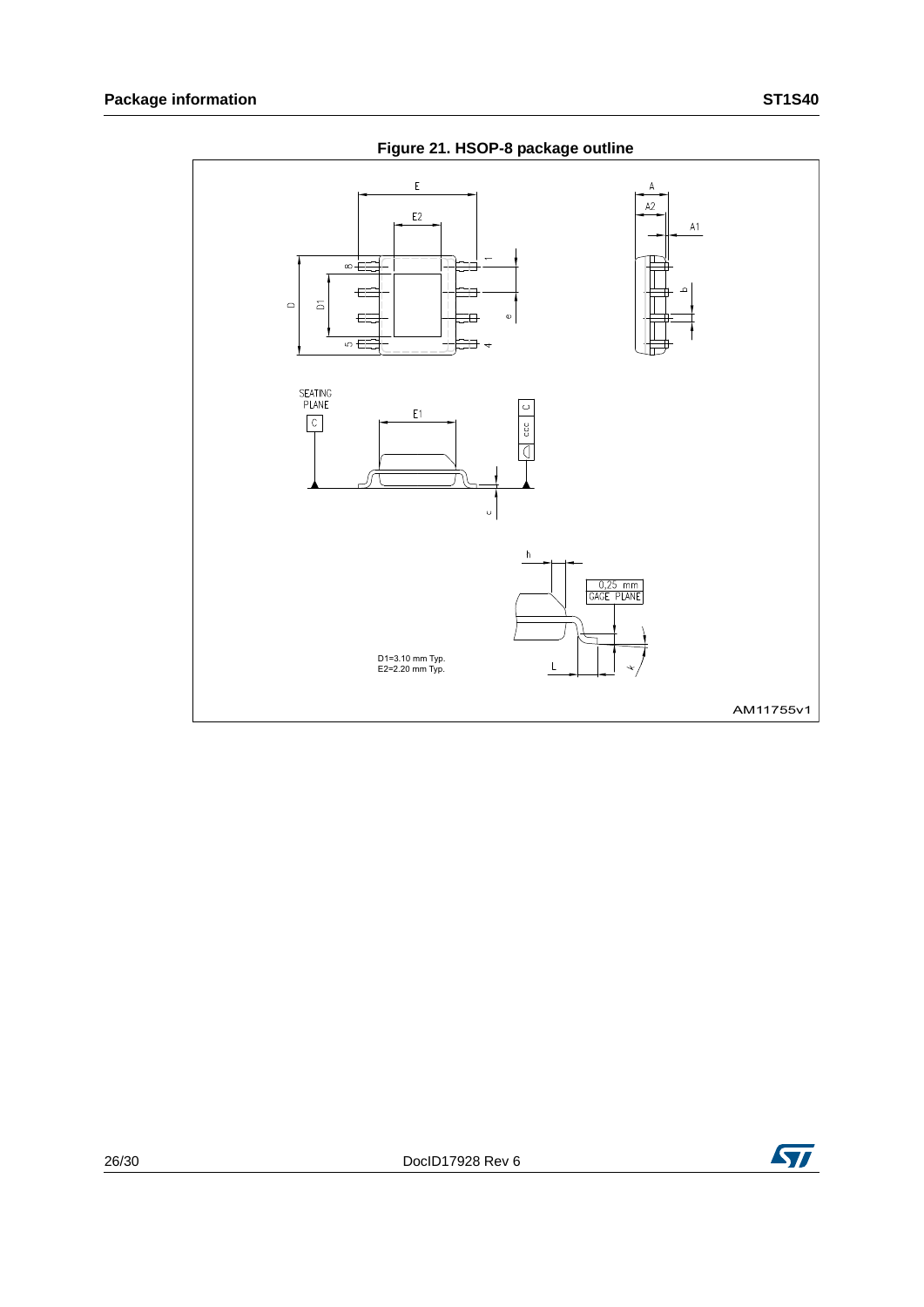|              |      |      | Table 12. HSOF-6 package inechanical data |                   |        |        |
|--------------|------|------|-------------------------------------------|-------------------|--------|--------|
|              |      |      |                                           | <b>Dimensions</b> |        |        |
| Symbol       |      | mm   |                                           |                   | inch   |        |
|              | Min. | Typ. | Max.                                      | Min.              | Typ.   | Max.   |
| A            |      |      | 1.70                                      |                   |        | 0.0669 |
| A1           | 0.00 |      | 0.150                                     |                   | 0.00   | 0.0059 |
| A2           | 1.25 |      |                                           | 0.0492            |        |        |
| b            | 0.31 |      | 0.51                                      | 0.0122            |        | 0.0201 |
| C            | 0.17 |      | 0.25                                      | 0.0067            |        | 0.0098 |
| D            | 4.80 | 4.90 | 5.00                                      | 0.1890            | 0.1929 | 0.1969 |
| E            | 5.80 | 6.00 | 6.20                                      | 0.2283            | 0.2362 | 0.2441 |
| E1           | 3.80 | 3.90 | 4.00                                      | 0.1496            | 0.1535 | 0.1575 |
| е            |      | 1.27 |                                           |                   | 0.0500 |        |
| h            | 0.25 |      | 0.50                                      | 0.0098            |        | 0.0197 |
| L            | 0.40 |      | 1.27                                      | 0.0157            |        | 0.0500 |
| k            | 0.00 |      | 8.00                                      |                   |        | 0.3150 |
| $_{\rm ccc}$ |      |      | 0.10                                      |                   |        | 0.0039 |

**Table 12. HSOP-8 package mechanical data**

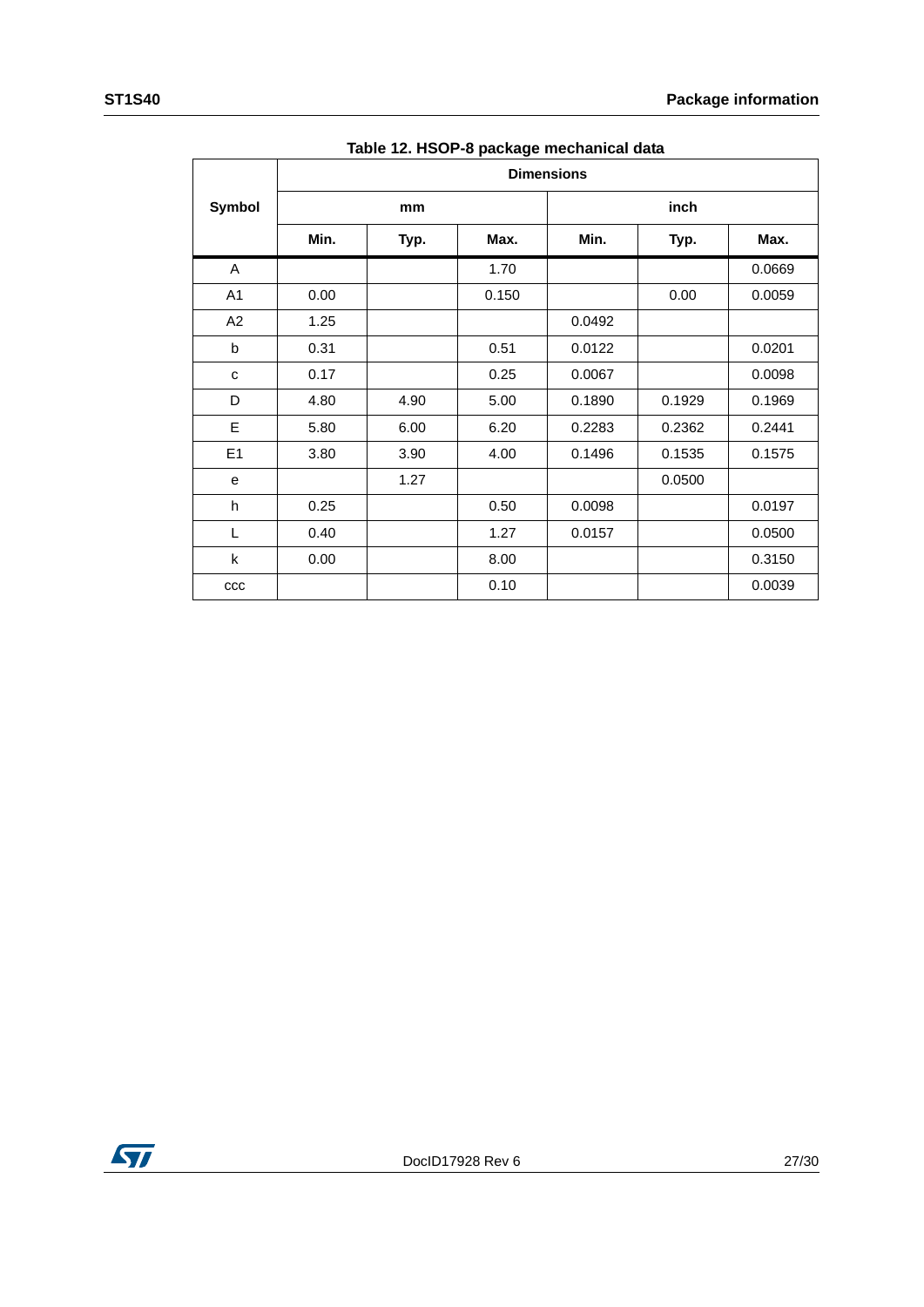# <span id="page-27-0"></span>**10 Order codes**

| Order codes | Package             | <b>Function</b> |
|-------------|---------------------|-----------------|
| ST1S40IPUR  | VFQFPN 4 x 4 8L     |                 |
| ST1S40IPHR  | HSOP-8              | Enable          |
| ST1S40IDR   | SO <sub>8</sub> -BW |                 |

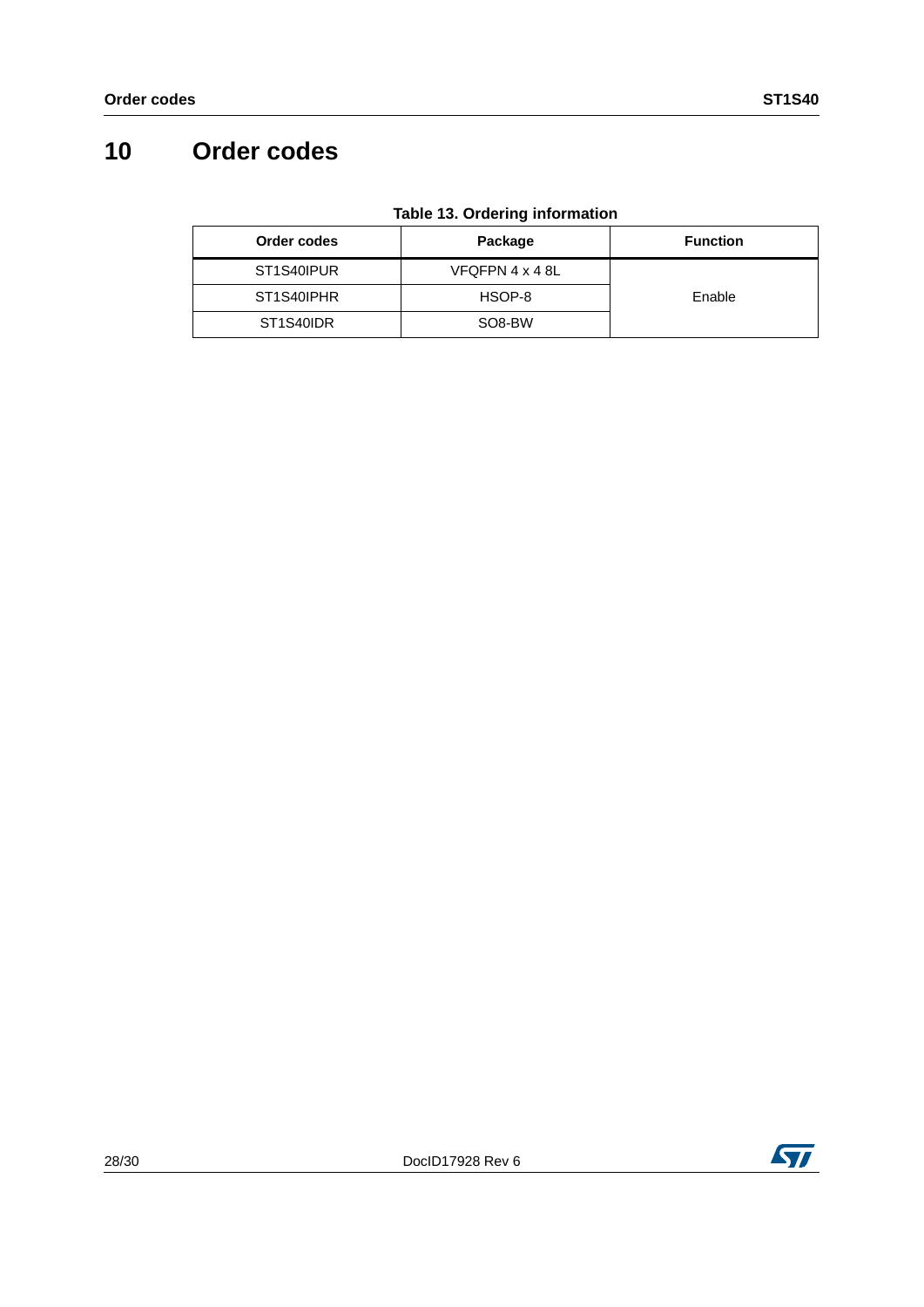# <span id="page-28-0"></span>**11 Revision history**

| Date        | <b>Revision</b> | Changes                                                                                                                                                                                                                                                                               |
|-------------|-----------------|---------------------------------------------------------------------------------------------------------------------------------------------------------------------------------------------------------------------------------------------------------------------------------------|
| 15-Dec-2010 | 1               | First release                                                                                                                                                                                                                                                                         |
| 04-Mar-2011 | $\mathcal{P}$   | Updated: Table 1, Table 2, Table 3 and Table 13.                                                                                                                                                                                                                                      |
| 20-Dec-2011 | 3               | Updated cover page: Table 1, Table 2, Section 5<br>Added Section 6, Section 7 and Section 8                                                                                                                                                                                           |
| 01-Mar-2012 | 4               | HSOP8 mechanical data and package dimensions have been<br>updated.                                                                                                                                                                                                                    |
| 10-Oct-2013 | 5               | Updated Table 2 - added value "-2 V to -1 V for 50 nsec" for<br>parameter V <sub>SW</sub> .<br>Reformatted Section 9: Package information - reversed order of<br>Figure 19 and Table 10, Figure 20 and Table 11, Figure 21 and Table<br>12.<br>Minor corrections throughout document. |
| 28-Aug-2019 | 6               | Updated Section 5.4: Enable function.                                                                                                                                                                                                                                                 |

| Table 14. Document revision history |
|-------------------------------------|
|-------------------------------------|